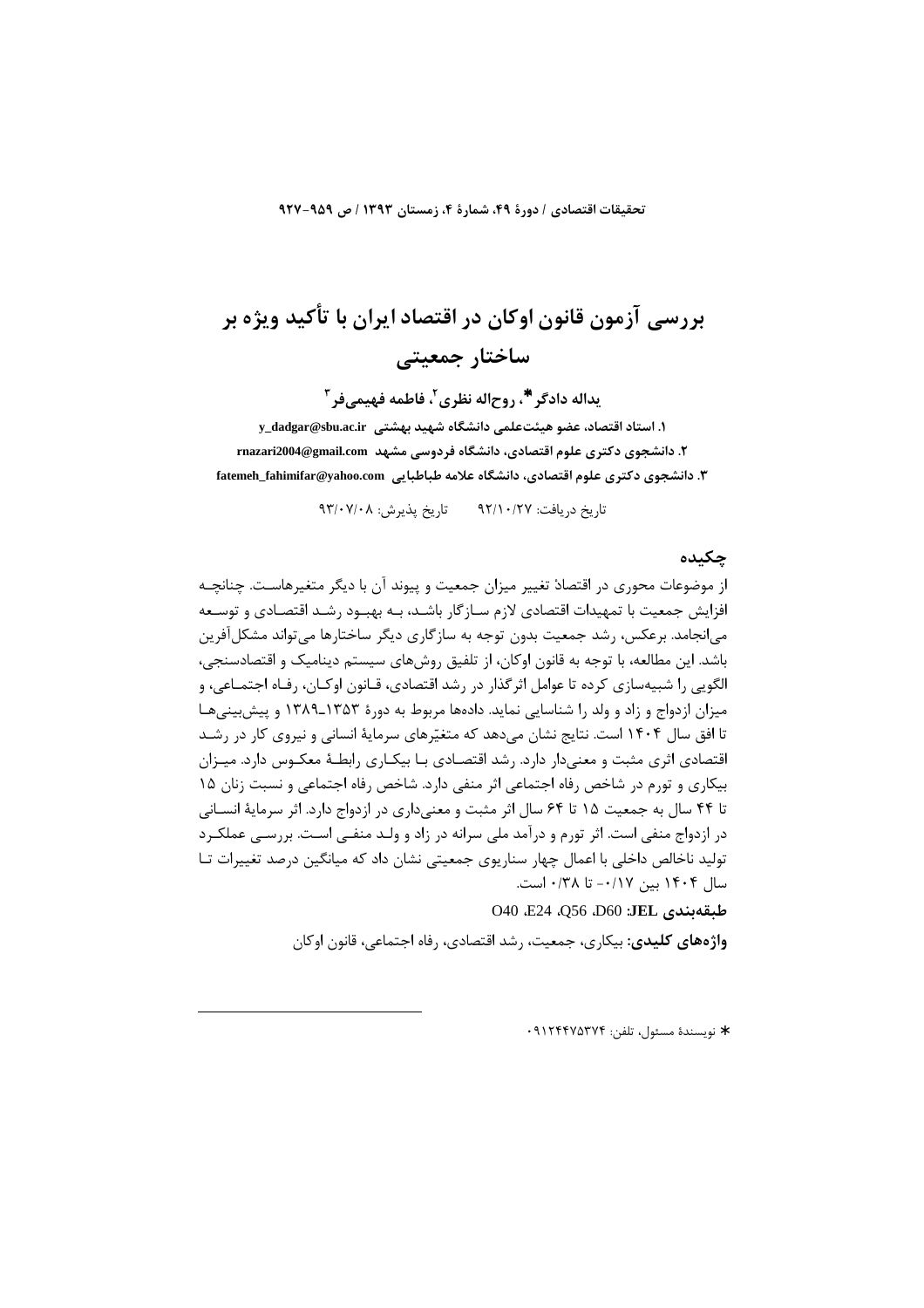# 971

# ١. مقدمه

مطالعهٔ بازار کار در کشورهای مختلف ما را به این نتیجه میرساند که مسـئلهٔ اشـتغال و بیکاری بهخصوص برای جوانان، زنان، و فـارغ|لتحصـیلان در همـهٔ کشـورها بـا شـدت و ضعفهایی بهویاژه در کشورهای در حال توسعه وجـود دارد. حرکـت بـه سـمت کوچکسازی دولتها، پیشـرفتهـای تکنولوژیـک، حرکـت بـرای سـرمایهگـذاریهـای سرمایهبر و کاراندوز، و افزایش رقابت بین کشورها و بهخصوص بین شرکتهای بـزرگ و چندملیتی باعث شده تقاضا برای نیروی کار در بخش حقوق بگیری بهشدت کاهش یابـد. در برنامههای سوم و چهارم توسعهٔ کشور ایران آمده است که دولت در صورتی می توانـد نیروی کار جدید استخدام کند که به همان اندازه نیرو از این بخش خارج شـود. تحدیـد بخش دولتی بـرای اسـتخدام جوانـان و فـارغ|لتحصـيلان دانشـگاهي، آن هـم در نظـام آموزشی|ی که در آن تربیت افرادی که بتوانند در بخش غیـر مزدبگیـر اسـتخدام شـوند طراحی نشده، به معنی تـراکم تقاضـای اسـتخدام در بخـش دولتـی و افـزایش بیکـاری جوانان و فارغ(التحصيلان است (فاتحی، ١٣٨۴: ١۶٣). اعلام رقم رسمي ٢۶ درصد ميزان بیکاری فارغ|لتحصیلان دانشگاهی از سوی مرکز آمـار بـرای سـال ۱۳۹۲ هشـداردهنده است. قانون اوکان <sup>۱</sup> رابطهٔ بین تغییرات بیکاری و تولید حقیقی را بیان می *ک*ند. این قانون در حال حاضر یکی از مفاهیم مهم هم در تئوری و هـم در بحـث تجربـهٔ اقتصـاد کـلان است (هاریس و سیلورستون <sup>۲</sup>، ۲۰۰۱: ۱). از لحاظ تئوری، قـانون اوکـان رابطـهٔ منحنــی عرضهٔ کل و منحنی فیلیپس را بیان می کند. این قانون، از لحاظ تجربے، ضـریبی بـرای پیش بینی و سیاست *گ*ذاری است (بلیندر <sup>۳</sup>، ۱۹۹۷: ۲۴۱). میزان بـالای جمعیـت در دورهٔ ۱۳۵۵ ـ ۱۳۶۵ ساختار جمعیتی ایران را متحول کرد و موجی از جمعیت در هرم سـنّی به گونهای شکل گرفت که هر دوره بخشهای مختلفی از جامعه را تحت تأثیر خود قــرار داده است. در حال حاضر، این عرضه، با توجه به محـدودیتهـایی کـه در زمینــهٔ تقاضـا برای کار وجود دارد، مقولهٔ بیکاری را به عنوان یکی از معضلات اقتصادی مهم در کشـور مطرح می نماید. از این رو، در طرح ساماندهی اقتصاد ایران ایجاد فرصت شغلی متناسب

<sup>1.</sup> Okun's law

<sup>2.</sup> Harris and Silverstone

<sup>3.</sup> Blinder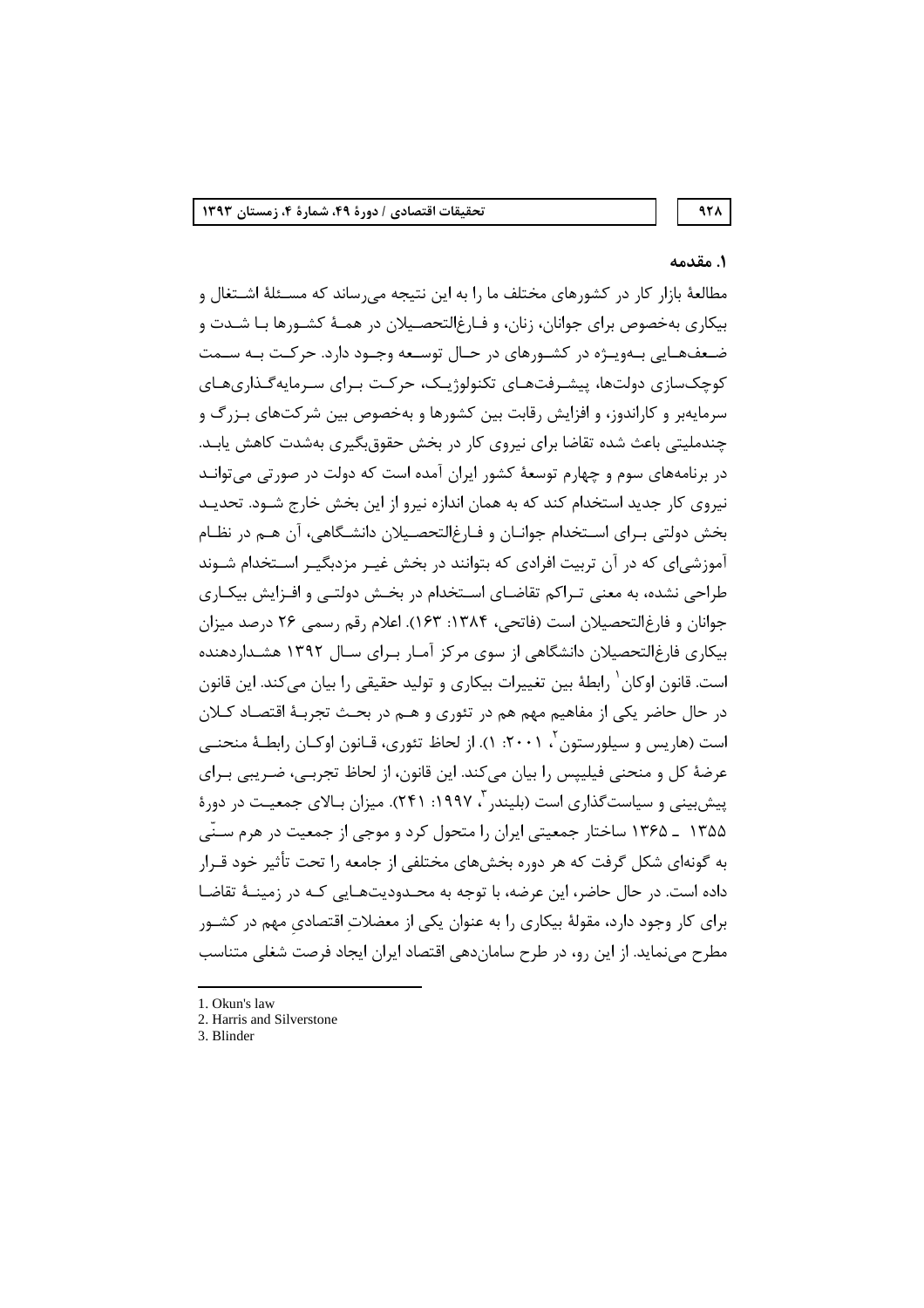با بازار کار باید یک ضرورت درنظر گرفتـه شـود. بـه عبـارتی، تـأمین اشـتغال و کـاهش بیکاریْ باید فوریترین هدف برای مدیریت و برنامهریزی اقتصادی دولت تـدبیر و امیـد (۱۳۹۲ ـ ۱۳۹۶) باشد. ضرورت بررسی قانون اوکان، به عنـوان یکـی از روابـط کلیـدی اقتصاد کلان، که بیانگر رابطهٔ تبادلی میان شکاف تولیـد و شـکاف بیکـاری اسـت، بـرای اقتصاد ایران ـ که بیش از سه دهه با میزان بالای بیکاری مواجه بـوده و تـلاشهـا بـرای كاهش آن از طريق افزايش رشد اقتصادي نتايج مطلوبي در بر نداشتهـ انكارناپذير اسـت. تحولات اقتصادی بزرگی مانند شروع وابستگی به درآمدهای نفتی از سال ۱۳۵۴ به بعـد و آغاز اجرای برنامههای توسعهٔ پنجساله از سال ۱۳۶۹ هر یک بهترتیب بـا جابـهجـایی نیروی کار بین بخشها و استفاده از ظرفیتهای خالی اقتصاد رابطهٔ تولیـد و بیکـاری را تحت تأثیر قرار دادند. با توجه به مطرحشدن بحث جمعیت در کشور در حال حاضر، این مقاله به بررسی این مهم و شناسایی عوامل مؤثر در آن میپردازد. فرضیههای تحقیق در این مطالعه عبارت است از: ١. رشد اقتصادی اثـری منفـی در بیکـاری دارد؛ ٢. بیکـاری اثري منفي در رفاه اجتماعي دارد؛ ٣. رفاه اجتماعي رابطهٔ مثبت با تعـداد ازدواج دارد؛ ۴. ازدواج رابطهٔ مثبت با زاد و ولد دارد؛ ۵. زاد و ولـد اثـری مثبـت در نیـروی کـار دارد؛ ۶. نیروی کار اثری مثبت در رشد اقتصادی دارد. از این منظر، برای بررسی فرضیههای ایــن تحقیق از روش های اقتصادسنجی و سیستم دینامیکی استفاده شده است تـا در جهـت شناسایی عوامل تأثیر گذار اقتصادی- اجتماعی در رشد اقتصـادی گــامی برداشــته شــود. نخست مبانی نظری مرتبط با قانون اوکان و زاد و ولد مطرح می شود. سپس، با اســتفاده از شبیهسازی از طریق سیستمهای دینامیکی و اقتصادسنجی سـری زمـانی بـه بررسـی فرضیهها و، در نهایت، به اعمال شوکها و سناریوهای مختلف پرداخته می شود.

# ۲. مبانی نظری و مروری بر مطالعات تجربی

١.٢. قانون اوكان همان طور که اشاره شد، قانون اوکان هم از منظـر تجربـی و هــم تئــوری دارای اهمیــت است. از دیدگاه تئوری، این قانون در مکتب کینزینها همراه با منحنــی فیلیــیس ریشــه دارد و عنصری کلیدی برای استخراج منحنبی عرضـهٔ کـل اسـت. اوکـان (۱۹۷۰) بـرای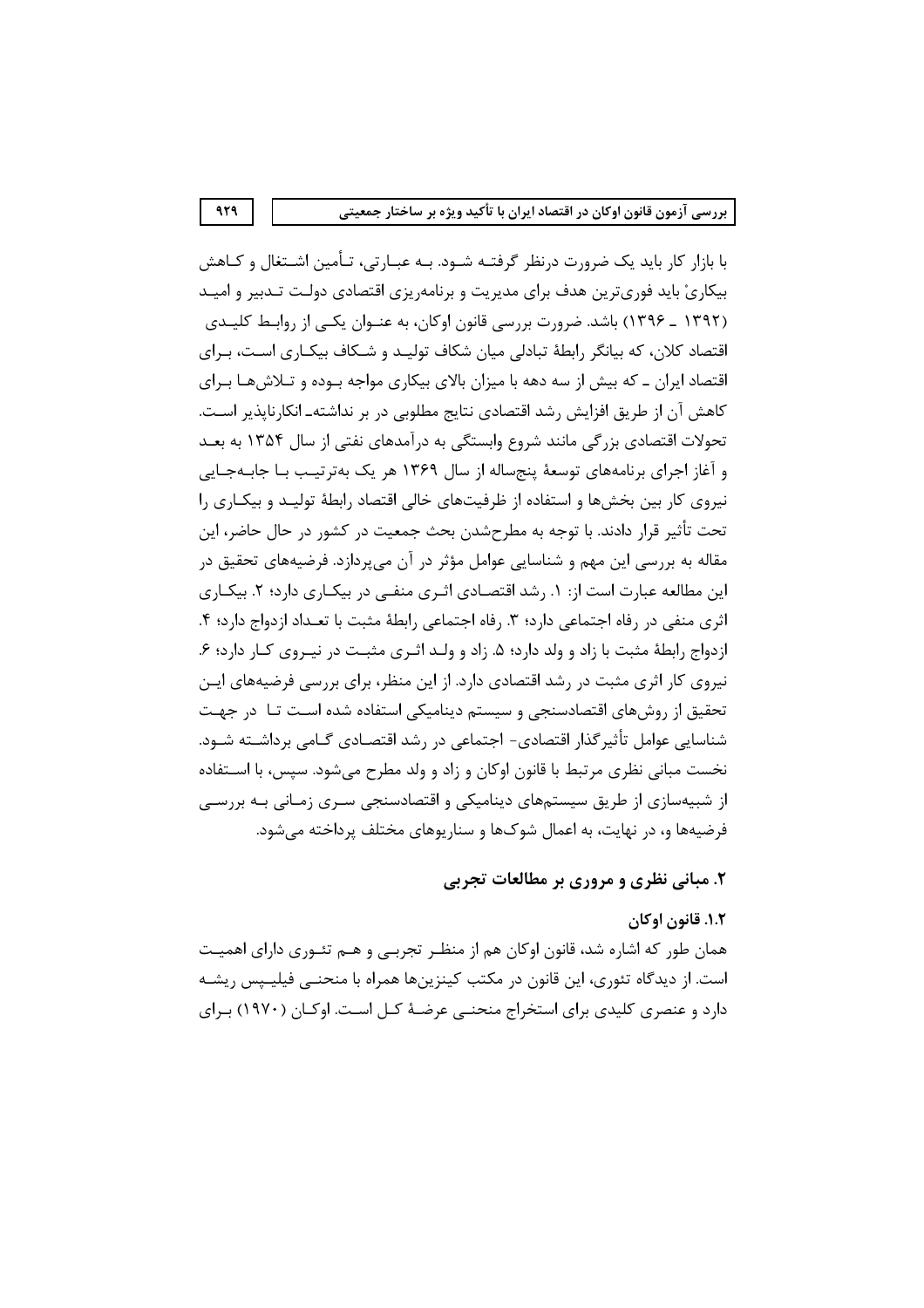نخستین بار پایهٔ تئوریک رابطهٔ میان تولید واقعی و دستمزد را ارائـه کـرد. او دو رویکـرد تفاضل و شکاف ,ا پیشنهاد داد. پس از اوکان، منکیو` (۱۹۹۴) ,ویکرد تفاضل (کـه یـک بار تفاضل گیری) را به عنوان راهی مناسب برای دستیابی به ایستایی دادههایی که ریشـهٔ واحد دارند ارائه کرد. گوردن<sup>۲</sup> (۱۹۸۴) و هسینگ<sup>۳</sup> (۱۹۹۱) نیز رویکرد شکاف را بــه *ک*ـار  $\Delta y_t = \beta_1 - \beta_2 \Delta u_t + \epsilon_t$ , t = ۱,..., T, كرفتنــد. روش تفاضــل بــه صــورت دیفرانسیل بیان می شود؛ به گونهای که منظور از  $\mathbf{y}_{\mathrm{t}}$  تولید و  $\mathbf{u}_{\mathrm{t}}$  بیکاری اسـت.  $\Delta$  بیــانگر ايراتور تفاضل گيري و  $\varepsilon_{\text{\tiny L}}$  جملهٔ اخلال نوفهٔ سفيد است. يارامتر  $\beta_{\text{\tiny L}}$  ثابت (عرض از مبـداً) است، که دربردارندهٔ میانگین میزان رشد است و  $\beta_1$  بـه عنـوان ضـریب اوکـان شـناخته  $\cdot$ شده است. یکی از مشاهدات اوکان این بود که تولیـد جـاری و تولیـد گذشـته (هـر دو) می توانند در سطح بیکاری جاری تأثیر بگذارند. در رویکرد تفاضل، این مطلب بیـانگر آن است که برخی متغیّرهای مربوطه از سمت راست معادله حذف گردیدهاند. بـا توجـه بـه این تفسیر، اغلب اقتصاددانان به مدل یوپای قانون اوکان تأکیـد کـردهانـد. مـدل یوپـای قانون اوکان شامل رشد تولید واقعے جـاری، رشـد تولیـد واقعـی دورەهـای گذشـته، و تغییرات میزان بیکاری در دورههـای گذشـتهـ بـه عنـوان متغیّرهـایی در سـمت راسـت معادلهـ است (آدانو <sup>۲</sup>، ۲۰۰۵). پارچونی °(۱۹۹۳) مدل جایگزینی از قانون اوکـان را ارائـه کرد که از تابع تولید استخراج می شود و، علاوه بر بیکاری، انباشت سرمایه و نیروی کار را نیز در سمت راست معادلهٔ تولید درنظر گرفته است. در این مدل مشکل مربوط بـه لـزوم داشتن اطلاعات در خصوص تولید بالقوه و میزان بیکاری بـالقوه در رویکـرد شـکاف نیـز وجود ندارد. در دهههای بعد از شوک نفتی در دههٔ ۱۹۷۰، افزایش بیکاری و رشد پایین تولید در امریکا دیده شد (لی ٔ، ۲۰۰۰). این امر منجر به این شد که برخــی اقتصـاددانان مانند ایوانس ۱۹۸۹) و گوردن (۱۹۸۴) بیان کنند کـه پویـایی،هـای بیکـاری و تولیـد دستخوش تغییر ساختاری است. دلایل این امر را افزایش مشـارکت زنـان در بـازار کـار،

 $4r.$ 

1. Mankiw

- 2. Gordon
- 3. Hsing
- 4. Adanu 5. Prachowny
- 6. Lee
- 7. Evans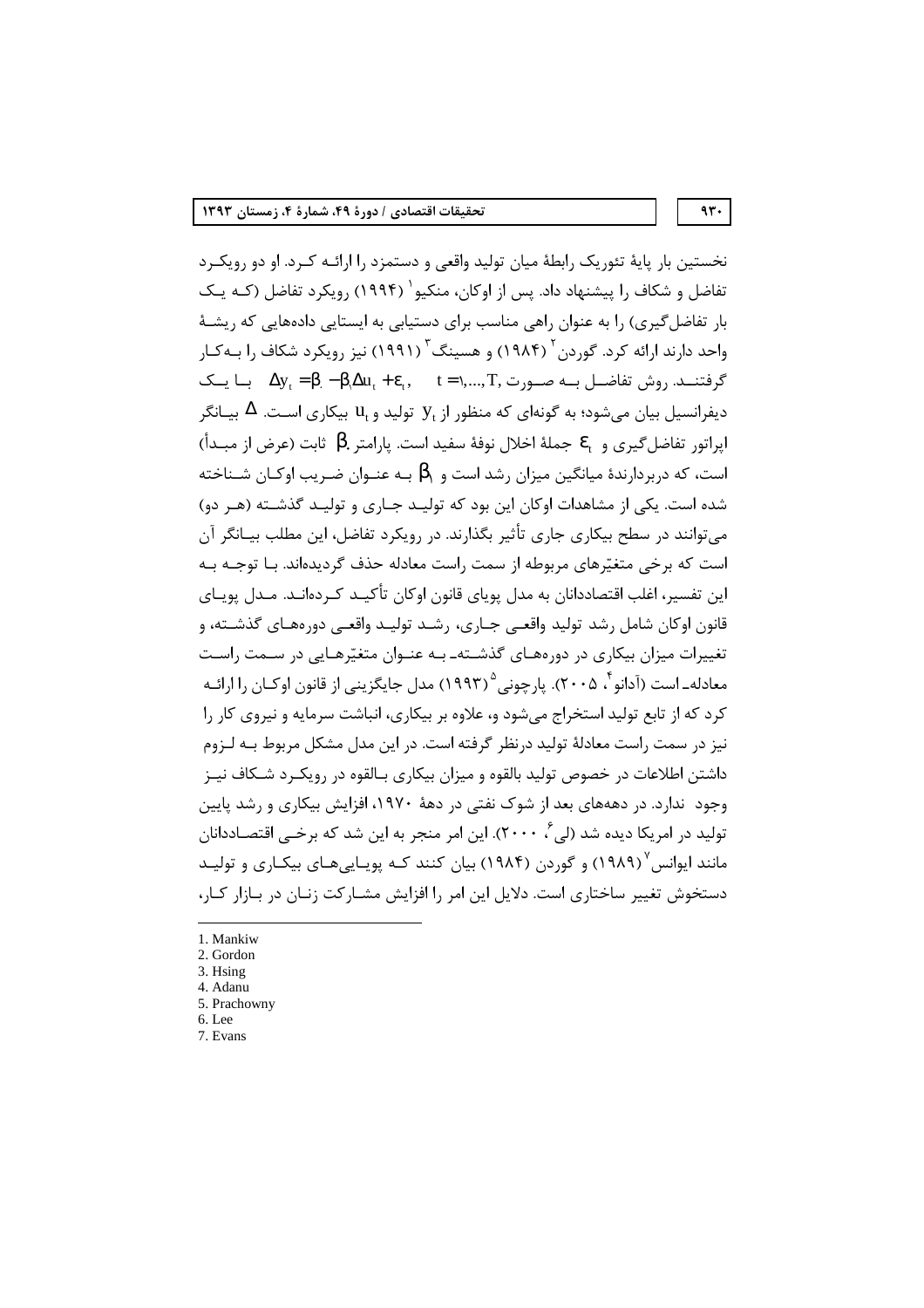کاهش سرعت بهرهوری و دستمزد، و نیز تجدید ساختار شرکتها مطرح نمودند (جاهن، مورفی، و تاپ'، ۱۹۹۱؛ وینر<sup>۲</sup>، ۱۹۹۳). این تحولات شک و تردید بیشتری را نسـبت بـه پایداری قانون اوکان بـهوجـود آورد (فریـدمن ّ، ۱۹۸۸؛ آلتیـگ و همکـا,ان ً ، ۱۹۹۷). ا; منظر تجربی، ضریب اوکان قاعدهای کلی در پیش بینی و سیاست گذاری است (هـریس و سیلورستون °، ۲۰۰۱). نشان داده شده که مقدار قدر مطلــق ضـریب اوکــان تخمینــی در اوایل نزدیک ۳ درنظر گرفته شده است، که این امر نهتنها بر اساس زمان و نمونـهٔ تحـت بررسی متفاوت است (پرمن و تاورا<sup>۶</sup> ، ۲۰۰۴)، بل*کـه* بـه پـایینتـر از ۳ نیـز تمایـل دارد. رابطهٔ بالا راهنمای مفیدی برای سیاستگذاری است، زیرا این امکان را فراهم می سازد تا به این پرسش پاسخ داده شود که یک هدف رشد خاص چگونه در میـزان بیکـاری طـی زمان اثر می گذارد.

## ٢.٢. زاد و ولد

دربارهٔ زاد و ولد دو نوع تئــوري وجــود دارد: فرضــيهٔ ســاختاري متعــارف<sup>٧</sup>و فرضــيهٔ انگــارهاي اخير ^. فرضيهٔ ساختاري متعارف اقتصادي- اجتماعي شامل تئوريهاي اقتصاد خــرد، فرضــيهٔ آستانهای، تئوری انتقال جمعیتی کلاسیکی، و تئوری کالدول۔ جریـان نسـلی ثـروت۔ اسـت. تئوریهای اقتصاد خرد با مدل شیکاگوی بکر <sup>۹</sup> (۱۹۶۰) ترکیـب شــده اسـت، کــه ب**ع**ــدها در کشورهای در حال توسعه نیز بهکار گرفته شد. فرضیهٔ استرلین <sup>۱۰</sup> (۱۹۶۹) تأیید می *کنـد کـ*ه ترجیح فرد برای تعداد فرزنـدان تـا حـدی در دوران کـودکی شـکل گرفتـه اسـت و تئـوری ليبنستين'<sup>' (</sup> (١٩٧۴) بر «گروههاي تأثير اجتماعي»<sup>١٢</sup> تمركز دارد. تئوريهـاي اقتصـاد خـرد

- 1. Juhn, Murphy and Top
- 2. Weiner

- 3. Friedman
- 4. Altig et al.
- 5. Harris & Silverstone
- 6. Perman & Tavera
- 7. conventional 'structural' hypothesis
- 8. recent 'ideational' hypothesis
- 9. Becker's Chicago model
- 10. Easterlin
- 11. Leibenstein
- 12. Social influence groups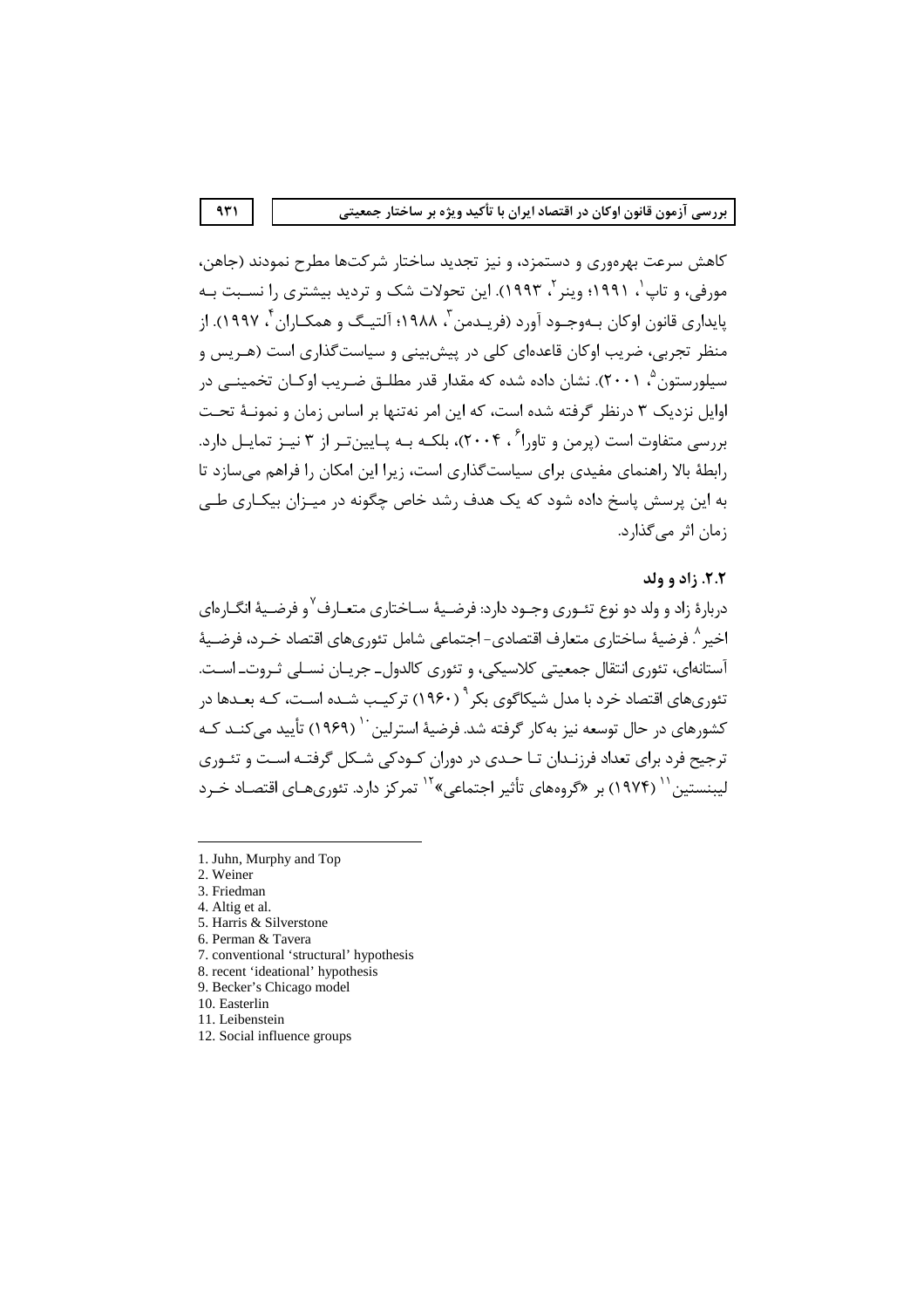937

تجزيه و تحليل اقتصاد مدرن را براي توضيح زاد و ولد و اندازهٔ خانواده به كار ميبرنـد. فرضـيهٔ آستانهای بیان می کند که مقادیر آسـتانهای یـا دامنـههـایی از متغیّرهـای معـیّن اجتمـاعی، اقتصادی، و سلامت وجود دارد که به روبهروشدن با جمعیتی قبل از هر گونــه کــاهش انتظــار در زاد و ولد نیاز دارد (سازمان ملل، ۱۹۶۳). تئوری انتقال جمعیتی کلاسیکی پیان میے کنید که انتقال جمعیتی یک منطقه با زاد و ولد بالا، مرگ و میـر بـالا بـه منطقـهای بـا زاد و ولـد پايين، مرگ و مير پايين در فرايند توسعۀ اقتصادي-اجتماعي توصيف مـي شـود کـه سـطوح مرگ و میر نخست کاهش مییابد و، به تبع آن، زاد و ولد با کاهش مواجه میشــود (ســازمان ملل، ۱۹۷۳). کالدول ۲۹۸۲) فرض نمود که انتقال زاد و ولد با معکوســی از جریــان نســلی به نسل دیگرْ ثروت ایجاد می کند. بر طبــق ایــن تئــوری، در شــرایطی کــه جریــان ثــروت از فرزندان به والدین می رود، وضعیت عقلایی اقتصادی داشتن تعداد زیادی فرزند است. عوامـل اجتماعي اندازهٔ خانواده را محدود و به تعداد کمتر از حداکثر بیولوژیکی می رسـاند. امــا جــایی که جریان ثروت از والدین به فرزندان است، وضعیت عقلایی حکم می کند کــه هــیچ فرزنــدی وجود نداشته باشد، اما عوامل اجتماعيْ والدين را به داشتن فرزنـد ترغيـب مـي كنـد. فرضـيهٔ ساختاری بر سطح درآمد سرانه، سطح فقـر، میـزان شهرنشـینی، مشـارکت زنـان بـه عنـوان نیروی کار، سطح آموزش، میزان مرگ0ومیر نوزادان، امید به زندگی در بـدو تولـد، و میـانگین سن زنان در اولــبن ازدواج بســتگے دارد (آلام و همکــاران <sup>۲</sup>، ۲۰۰۳: ۲۵۰). چــارچوب جدبـد مفهومی مدل اقتصادی خانوار بر این حقیقت تأکید می کند که خانوارها هم مصـرف<code>کننـده</code> و هم تولیدکنندهٔ کالاها و خدماتاند (بکر، ۱۹۶۵). تقاضـای فرزنـد، کـه توسـط بکـر (۱۹۸۱)، بیردسال ۱۹۸۸)، و روزنزینگ و شولتز ۱۹۸۳) شناخته شده است، مـیتوانـد بـه صـورت تابعے از متغیّرهای برون;ای بیولوژیک، اقتصادی و اجتماعی یا فرهنگـی مطـرح شـود. شـکل خلاصهشدهٔ تقاضای فرزند، با توجه به عوامل اقتصادی تعیین کنندهٔ زاد و ولد، به ایـن صـورت مطرح شده است:

 $F = f(M, H, P; \mu)$ 

 $(1)$ 

<sup>1.</sup> Caldwell

<sup>2.</sup> Alam et al. 3. Birdsall

<sup>4.</sup> Rosenzweig and Schultz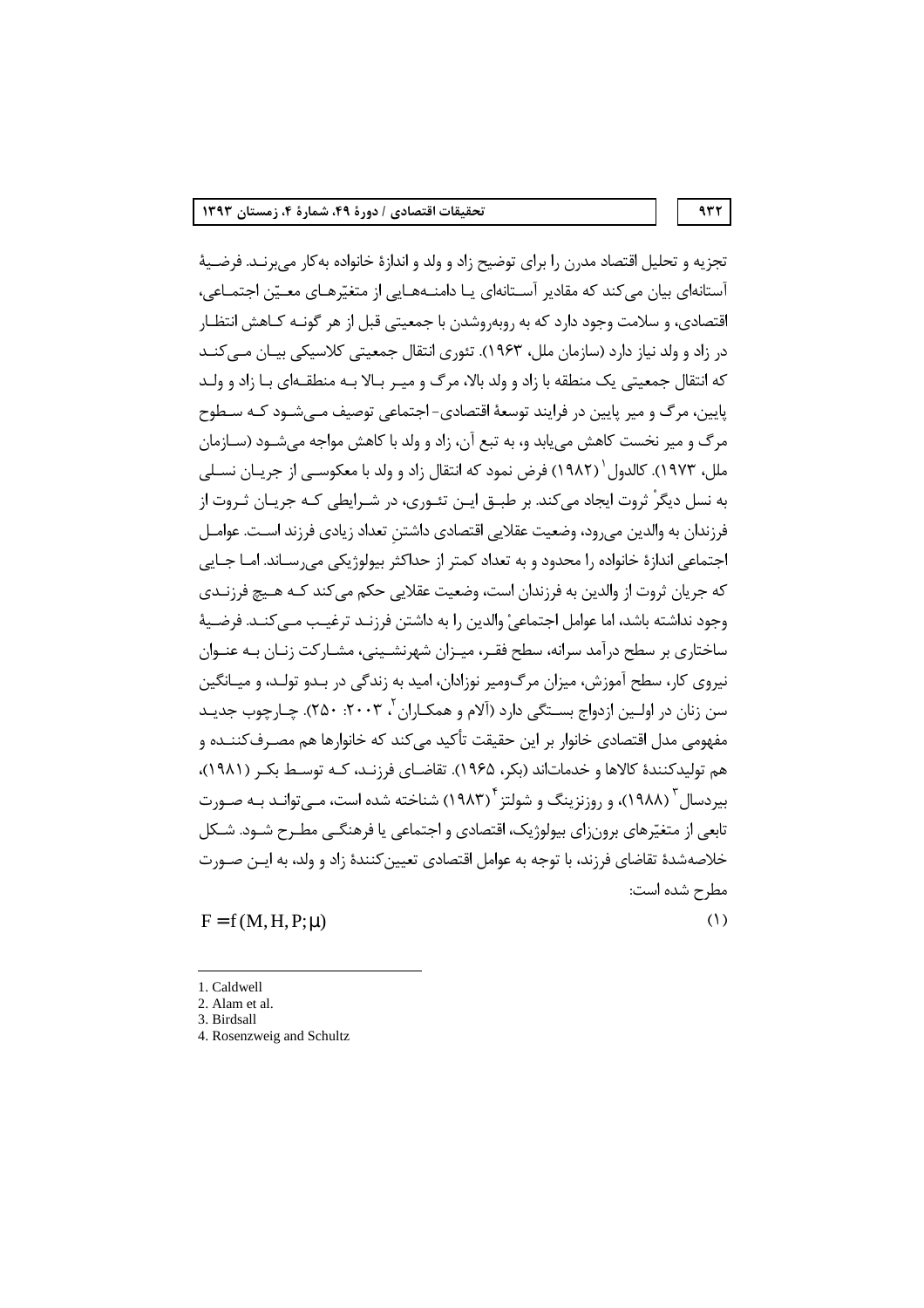که در آن M نشاندهندهٔ ویژگی های مادر،H بردار ویژگیهای خانوار P ارائهدهندهٔ بـردار قیمتها، و µ خطای تصادفی است. متغیّرهای نشــاندهنــدهٔ ویژگــیهـای مــادر شــامل آموزش، سن، سابقهٔ باروری قبلی، و وضعیت تأهل اوست. متغیّر ارائهدهندهٔ ویژگـیهـای خانوادگی می تواند درآمد باشد، که اگر فرزند کالای خوب باشد، ,ابطهٔ مثبت بـا تقاضـای فرزند دارد. اگر خانوارها به کیفیت فرزند اهمیت بیشتری بدهند، در این صـورت درآمـد ممکن است اثر کاهشی روی تعـداد فرزنـدان داشـته باشـد. عـلاوه بـر ایـن، در منـاطق روستایی، که کودکان کار منبع مهم درآمد و ثروت خـانوار محسـوب مـیشـوند، درآمـد رابطهٔ مثبتی با تعداد فرزندان دارد (شولتز، ۱۹۷۳؛ هاندا<sup>۱</sup>، ۲۰۰۰).

۳. شناسایی الگو و پررسی اعتبار آن

به منظور شناسایی تأثیر سیاستهای داخلی در عملکرد عاملان اقتصادی و همـین طـور تأثیرات متقابل اینگونـه سیاسـتهـا در یکـدیگر مـیتـوان از روش سیسـتم دینامیـک استفاده کرد. بنابراین، در این مقاله در راستای تکمیـل مطالعـات اقتصادسـنجی از روش مربوطه نیز استفاده شده است. روش مذکور تفکـر سیستمی را با شبیـــــهسـازیهــــای رایانهای ترکیب می کند و از معادلات ریاضی به منظـور ارتبــاط بــین تفکـر سیســتمی و نرمافزارهای شبیهسازی استفاده مے نمایـد (فارســتر <sup>۲</sup>، ۱۹۹۱). بـا اســتفاده از ایــن روش می توان تأثیر شوکـهای اقتصادی ,ا در کنار دیگر شوکـهـا بـر ثبـات اقتصـادی بررسـی کرد. به منظور طراحی مدل سیستمی، دادهها، که متغیّرهای ورودی سیسـتمانـد، بـه دو دسته طبقهبندی میشوند: ورودیهای برونزا و درونزا. سیستم طراحـیشـده در مقالـهٔ حاضر شامل سـه زيرسيسـتم اسـت: بخـش اقتصـاد كـلان؛ بخـش اجتمـاعي؛ و بخـش جمعیتی. به منظور جمعآوری دادههای آماری از بانکهای آماری ارائـهدهنـدهٔ اطلاعـات مرتبط، نظیر مرکز آمار ایران، بانک مرکزی جمهوری اسـلامی ایـران، و همچنـین بانـک جهانی ؓ ، استفاده شده است. دورهٔ زمانی مورد بررسی ۱۳۵۳\_ ۱۳۸۹ و پیش بینی تا سال ۱۴۰۴ است. دادههای مورد استفاده به قیمت ثابت سال ۱۳۷۶ اسـت. همـهٔ متغیّرهـای

<sup>1.</sup> Handa

<sup>2.</sup> Forrester

<sup>3.</sup> World Development Indicator (WDI), World Bank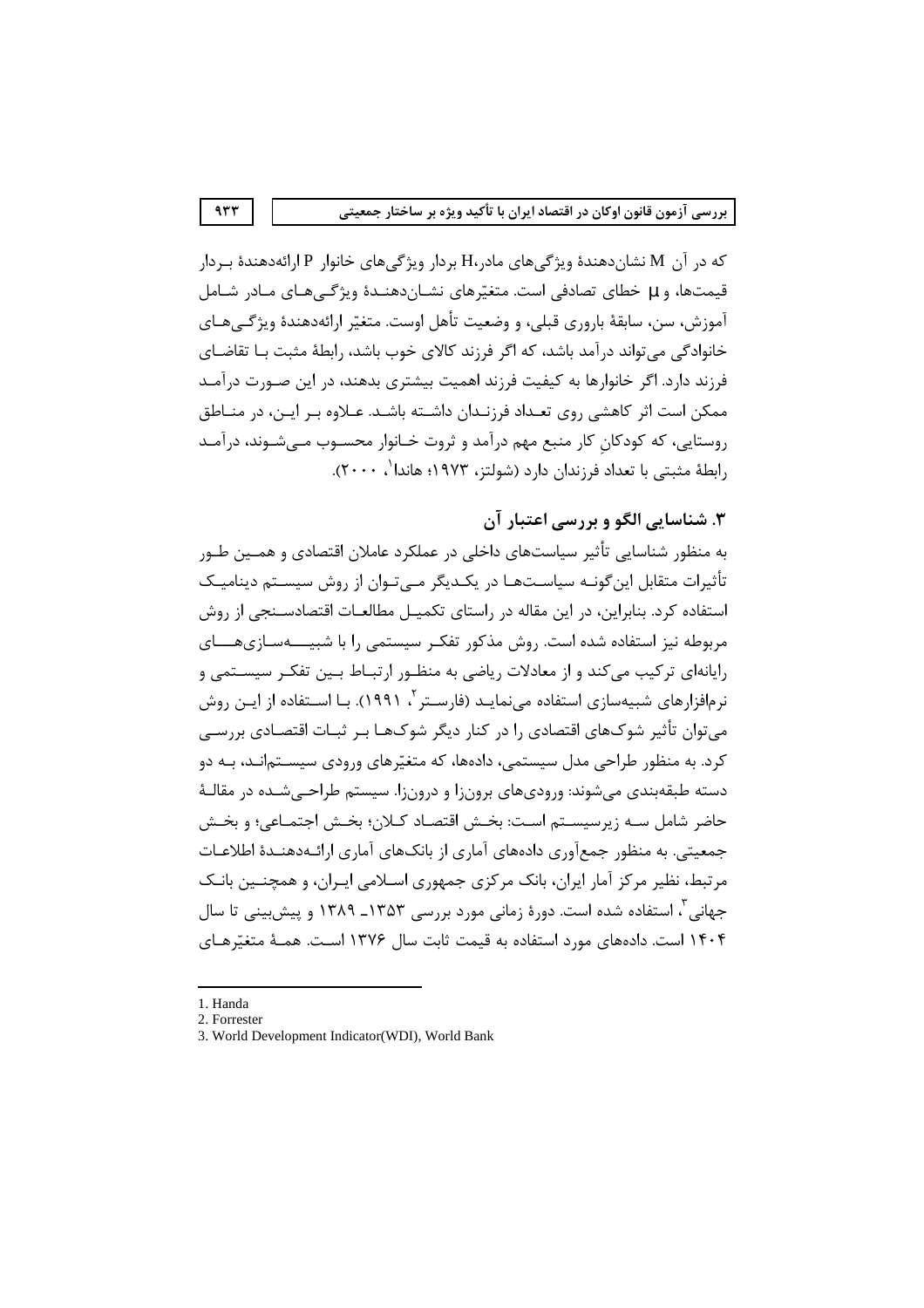934

مورد استفاده در برآوردهای اقتصادسنجی نخست از منظر ایستایی آزمون شـدند. نتـایج گویای ایستایی متغیّرهای مذکور در سطح است (پیوست ۲).

# ۱.۳. حلقههای علّی- معلولی

به منظور تعیین روابط علّی بین دو یا چند متغیّر و همچنین جهت تأثیر آنها بر همـدیگر، در روش سیستم دینامیک می توان از حلقههای علّی- معلولی استفاده کرد. همان طور کـه مشاهده میشود، در زیرسیستم متعلق به اقتصاد کلان دو بخش رشد اقتصـادی و بیکـاری (قانون اوكان) وجود دارد. رشد اقتصادي، بـا توجـه بـه مبـاني نظـري، از طريــق بـازبودن اقتصادی، موجودی سرمایه، سرمایهٔ انسانی، و همین طور نیروی کار افـزایش مـی،ابـد و از این طریق به کاهش بیکاری منجر می شود. ذکـر ایـن نکتـه لازم اسـت کـه، بـا توجـه بـه شبیهسـازی صـورت $\zeta$ رفتـه، تولیـد ناخـالص داخلـی از طریـق پـس|نـداز بـا نرخـی ثابـت سرمایهگذاری را تشکیل می دهد و سـرمایهگـذاری بعـد از فراینـد انباشـت (تجمعـی) بـه موجودی سرمایهٔ فیزیکی تبدیل می شود و، در نهایت، وارد رشد اقتصادی مـی گـردد. همـهٔ آثار موجود مثبت است و، در نتیجه، یک حلقـهٔ مثبـت را تشـکیل مـی،دهـد. در زیـربخش بعدي، كه معرّف وضعيت اجتماعي است، از شاخص رفاهي ســن اســتفاده شــده اســت. بــه منظور ارزیابی وضع رفاه اجتماعی به صـورت کمّـی، شـاخص «سـن» توسـط آمارتیاسـن (١٩٧٩) معرفي شده است. بر اساس اين شاخص، به درآمد سرانه (کـه در مقالـهٔ حاضـر از درآمد ملی سرانه استفاده شده است (µ)) و توزیع درآمد (ضـریب جینـی (G)) بــه طــور همزمان در این شاخص توجه میشود (W = µ(۱–G. با توجه به روابط درنظر گرفتهشـده در مطالعهٔ حاضر، زیربخش اقتصاد کلان از طریق بیکاری بـا زیــربخش اجتمــاعی بــه طــور منفی مرتبط شده است. دیگر عوامل مؤثر در این زیربخش عبارت است از: تعـداد پزشـکان كه نشاندهندهٔ وضعیت بهداشـت و سـلامت اسـت و الكتریسـیتهٔ تولیدشـده كـه بیـانگر زیرساخت است، و این عوامل دارای آثار مثبتی در وضعیت رفاهی جامعهاند. علاوه بـر ایـن موارد، تورم نیز، به عنوان عامل منفی و کاهشدهنــدهٔ رفـاه اجتمــاعی، در شــاخص رفــاهی سن اثر گذار است. در مرحلهٔ بعد، با توجه به مدل شبیهسازیشـده، نمـودار علّـی- معلـولی بخش جمعیتی ترسیم شده است. این قسمت دربردارندهٔ عوامل جمعیتی است که با تعـداد نیروی کار مرتبطاند و از این طریق در رشد اقتصادی اثرگذارند؛ به گونهای کـه بـا افـزایش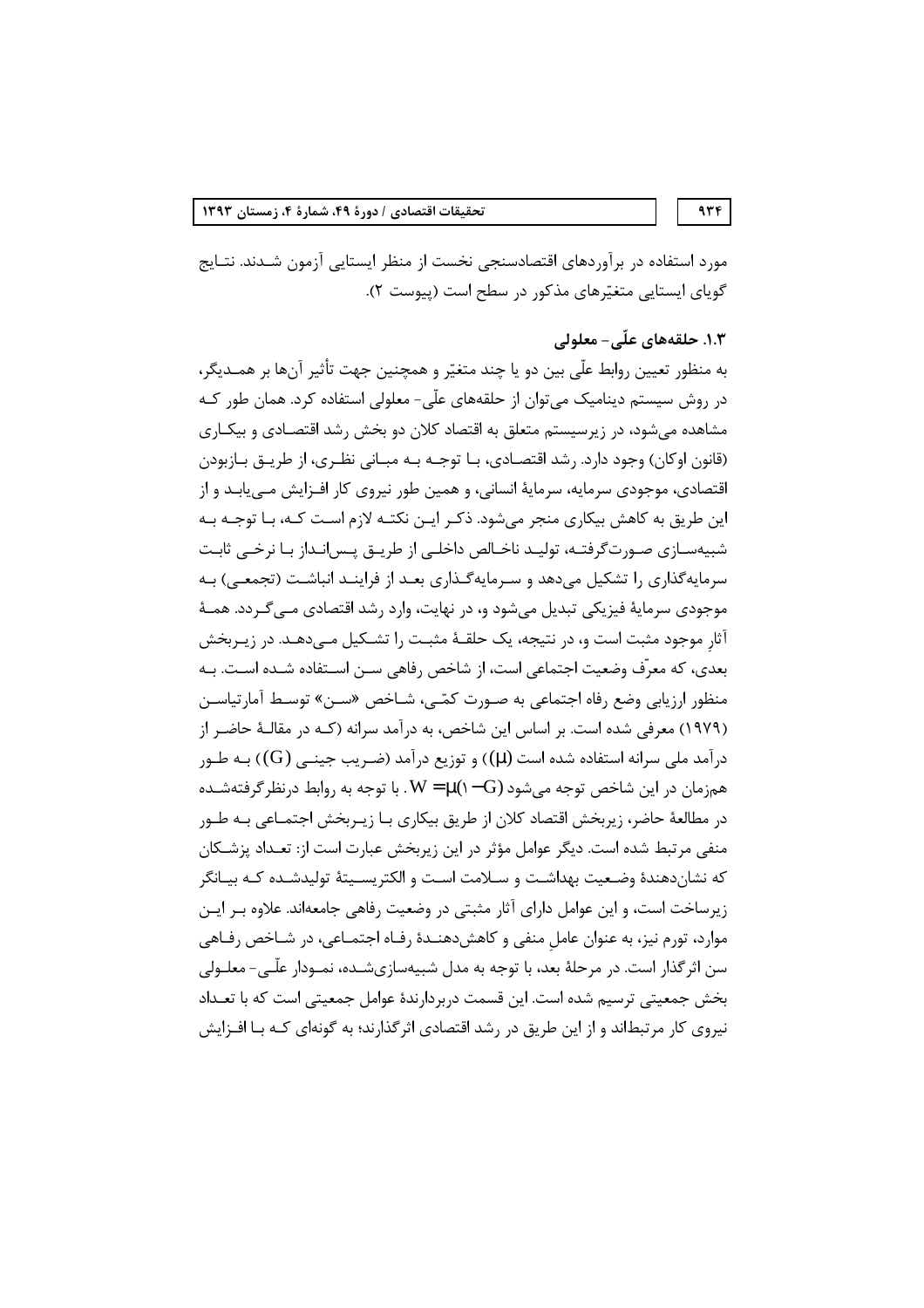رفاه اجتماعی و بهبود وضعیت معیشتی و همین طور عادلانهترشدن توزیع درآمـد، از یـک سو، و با افزایش تعداد جمعیت زنان در سن باروری به کل جمعیت، از سوی دیگر، میتوان شاهد افزایش ازدواج در جامعه بود. از عوامل بازدارنده و کاهشدهندهٔ ازدواج، بـا توجـه بـه شرایط کشور، میتوان به افزایش تعداد دانشجویان و افـزایش میـزان سـالهـای تحصـیل اشاره کرد؛ این امر بهخوبی در رابطهٔ علّی- معلـولی بـا اثـر منفـی در ازدواج اثر گـذار شـده است. با توجه به شبیهسازی صورتگرفتـه، افـزایش ازدواج و زیرسـاختـهـای بهداشـتی و همین طور مسائل اقتصادی در زاد و ولد اثر گذارند؛ به گونهای که از شاخص نسـبت تعـداد زنان به تختهای بیمارستانی به عنوان زیرساخت بهداشتی استفاده شده است و از میـزان تورم به عنوان عاملی کاهنده. همین طور درآمد سرانه به عنوان عاملی مثبت در تعـداد زاد و ولد به كار گرفته شده است. دو عامل مـؤثر در جمعيـتْ تعـداد مـرگ و ميـر و زاد و ولـد است. جمعیت نیز، به منزلهٔ عاملِ ایجادکنندهٔ نیروی کـار، در رشـد اقتصـادی مـؤثر اسـت (همهٔ متغیّرهای به کارگرفتهشده در مدلها در پیوست ۱ موجود است). در مجموع نمـودار علّی- معلولی طراحیشده چهار حلقه دارد. نمودار ۱ حلقههای علّی- معلولی طراحـیشـده را، با توجه به حلقههایی که پیشتر توضیح داده شد، نشان میدهد.



نمودار ۱. حلقههای علّی- معلولی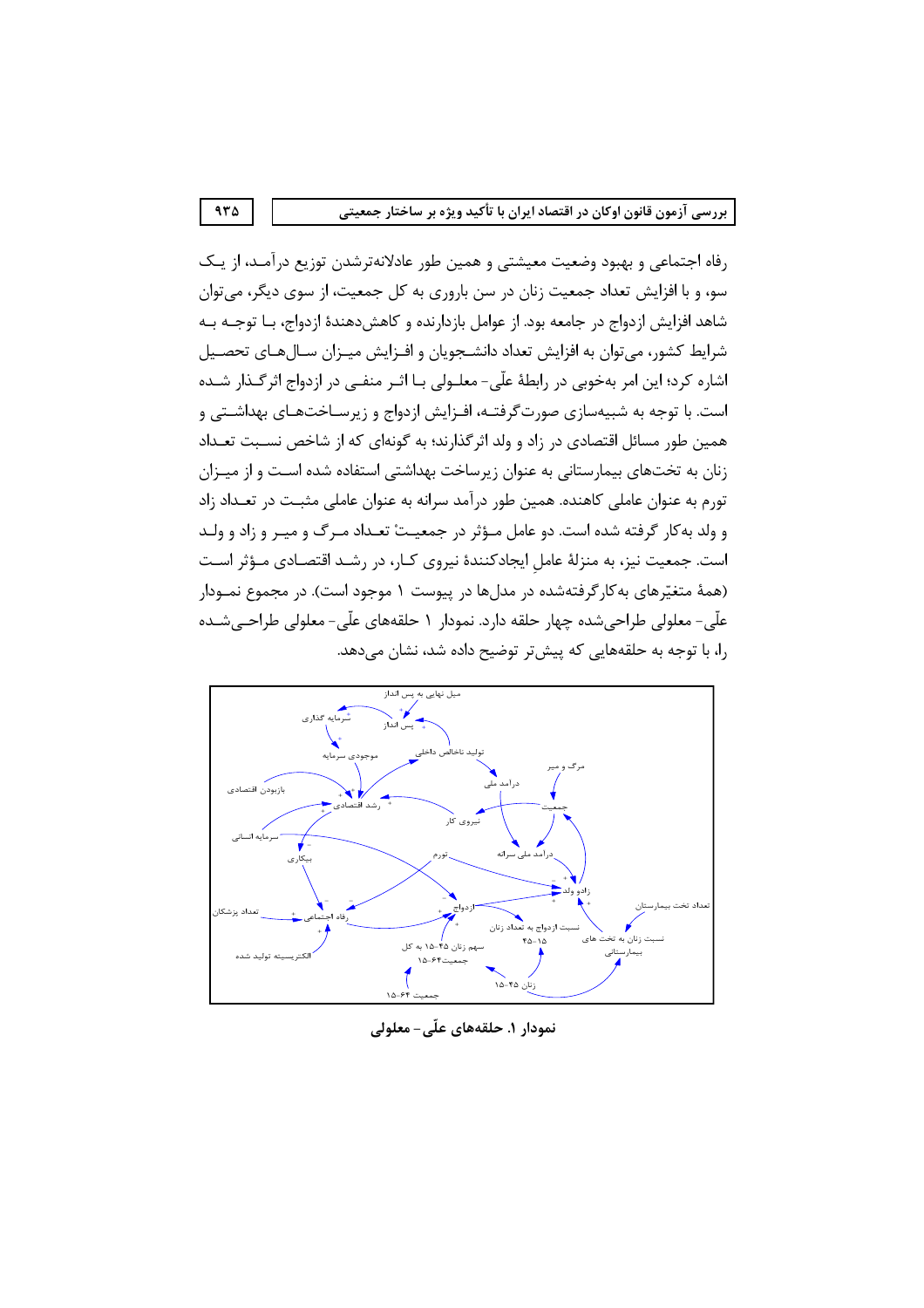۹۳۶

٢.٣. نمودارهاي انباشت– جريان

نمودارهای انباشت- جریان ارائهدهندهٔ روابط پویای حلقههای علّی- معلولی است. در ادامه بـه ارائهٔ این بخش پرداخته میشود. همان طور که مشـاهده مـیشـود، همـهٔ متغیّرهـا از منظـر مبانی نظری اقتصادی و همین طور معنـیداری آمـاری مطـابق بـا انتظـار هسـتند. در مـدل شبیهسازیشده با نرمافزار ونسیم ضرایب همهٔ متغیّرها به همان صورت برآوردشده در الگـوی اقتصادسنجي به كارگرفته شده است (پيوست ۴). بـا توجـه بـه آزمـونهـاي انجـامگرفتـه در مدلهای اقتصادسنجی، میتوان به آمارههای بهدستآمده در مدل اتکا نمود (پیوست ۳).

الف) زيربخش اقتصاد كلان

زیربخش مذکور از دو مدل رشد اقتصادی و بیکاری (قانون اوکان) تشـکیل شـده اسـت. نتایج اقتصادسنجی رشد اقتصادی به کار گرفتهشده در مطالعهٔ حاضر به صورت زیر است:

 $dLog(GDP) = -\cdots r\Delta + \cdots r\Delta Log(H) + \cdots r\Delta Log(K) + \cdots r\Delta Log(L) + \cdots r\Delta Log(open) - \cdots r\Delta arg + \cdots r\Delta arg(GDP)$  $(-1.7V)$   $(1.9A)$   $(7.A)$  $(Y.YY)$  $(Y,\mathfrak{k}\mathfrak{q})$  $(-7.79)$   $(7.77)$ 

تأثیر متغیّرهای سرمایهٔ انسانی، موجودی سرمایه، نیـروی کـار، و بـازبودن اقتصـاد در رشـد اقتصادی مثبت و معنیدار است. در این بین اثر نیروی کار بیش از سایر متغیّرهای مدل است.



نمودار ٢. نمودار انباشت- جريان مدل رشد اقتصادي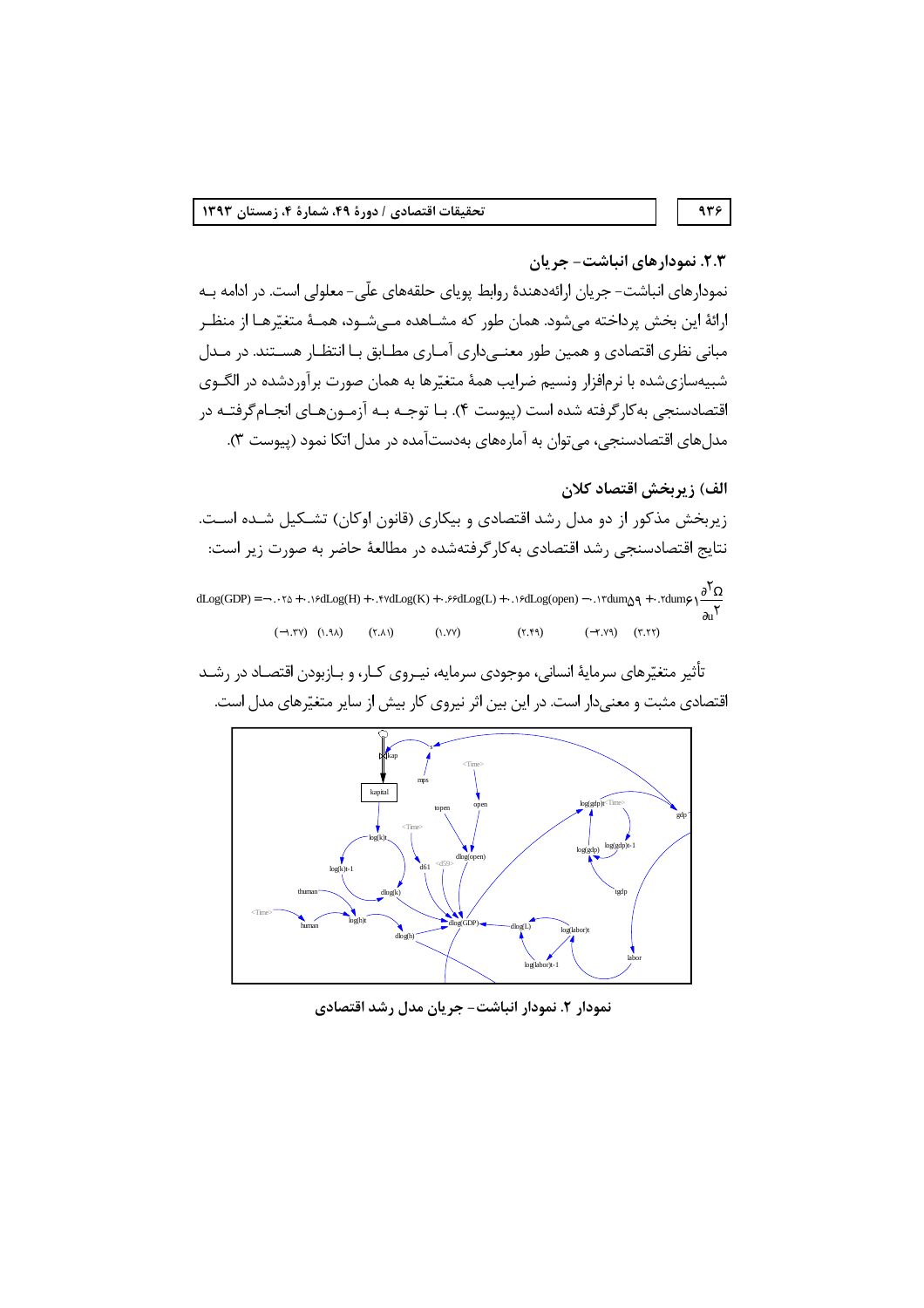همچنین، نتایج اقتصادسنجی قانون اوکان بـهکارگرفتـهشـده در مطالعـهٔ حاضـر بـه صورت زیر است:

 $dLog(unemboyment) = \dots$  fv -  $\cdot$  . fdLog(GDP) +  $\cdot$  . f  $dum_{ffsa}$  +  $\cdot$  .  $\wedge$   $dum_{hf}$  $(7.05)$  $(-7.15)$  $(\lambda, \mathbf{y})$  $(9.91)$ 

در مطالعهٔ حاضر، تلاش بر این است که اثر افزایش رشد اقتصادی در کاهش بیکـاری مشاهده شود. بدین منظور، مطابق برآورد اقتصادسنجی رشد اقتصادی دارای اثر منفـی و معنیدار بر بیکاری بهدست آمد. به عبارتی، یـک واحـد افـزایش رشـد اقتصـادی میـزان بیکاری را به اندازهٔ ۰/۶۲ درصد کاهش میدهد.



نمودار ٣. نمودار انباشت- جريان مدل قانون اوكان

ب) زیربخش اجتماعی (شاخص رفاه اجتماعی سن) مدل ارائهدهندهٔ زیربخش اجتماعی به صورت زیر برآورد شده است:  $dLog(SEN) = \cdots \text{Y} + \cdots \text{Yf}dLog(CPI) - \cdots \text{Yf}dLog(unenplogment) + \cdots \text{MdLog}(DR) + \cdots \text{NdLog}(ELFC) + \cdots \text{Yf}dm_{\text{XZY}} + \cdots \text{Nd}dm_{\text{XZY}}$  $(\cdot,\xi)$   $(-1,\xi)$  $(Y,Yf)$  $(-7.79)$  $(\lambda \Lambda)$  $(15.15)$  $(*. \mathcal{N})$ به عبارتی، میزان بیکاری و تورم در شـاخص رفـاه اجتمـاعی اثـر منفـی و معنـیدار

داشته و تعداد پزشک و تولید برق در این شاخص رفاه اجتمـاعی اثـر مثبـت و معنـیدار داشته است.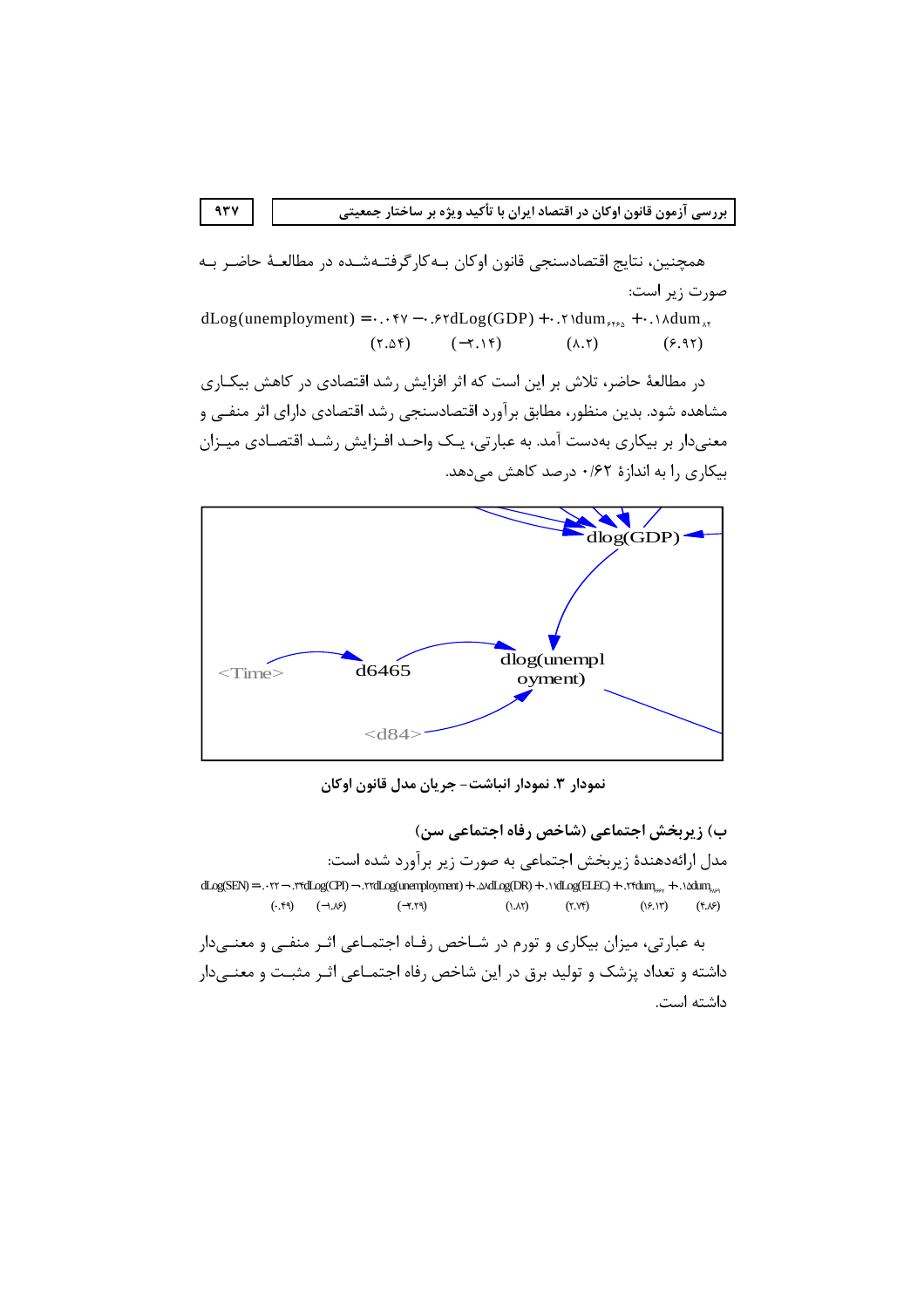

نمودار ۴. نمودار انباشت- جریان بخش اجتماعی (شاخص رفاه اجتماعی سن)

پ) زیربخش جمعیتی زیربخش مذکور از دو مدل ازدواج و زاد و ولد تشکیل شـده اسـت. نتـایج اقتصادسـنجی مدل ازدواج به شرح زیر است:  $dLog(marriage) = \ldots \tau + \ldots \tau \Delta dLog(SEN) - \ldots \tau \tau dLog(H) + \epsilon \ldots \Delta dLog(femalagef \ / pop\Delta \rho \tau) + \ldots \tau \tau dum_{\Delta \tau} + \ldots \tau \tau dum_{\Delta \tau}$  $(\mathbf{Y},\mathbf{Y}) \qquad (\mathbf{Y},\mathbf{Y} \cdot)$  $(1.1)$  $(f.\tau \Delta)$  $(\lambda .55)$  $(-f.fT)$ شاخص رفاه اجتماعی و نسبت زنان ۱۵ تا ۴۴ سال به جمعیت ۱۵ تــا ۶۴ سـال اثـر مثبت و معنیداری در ازدواج دارد. اما اثـر سـرمایهٔ انسـانی در ازدواج منفـی و معنـیدار بوده است.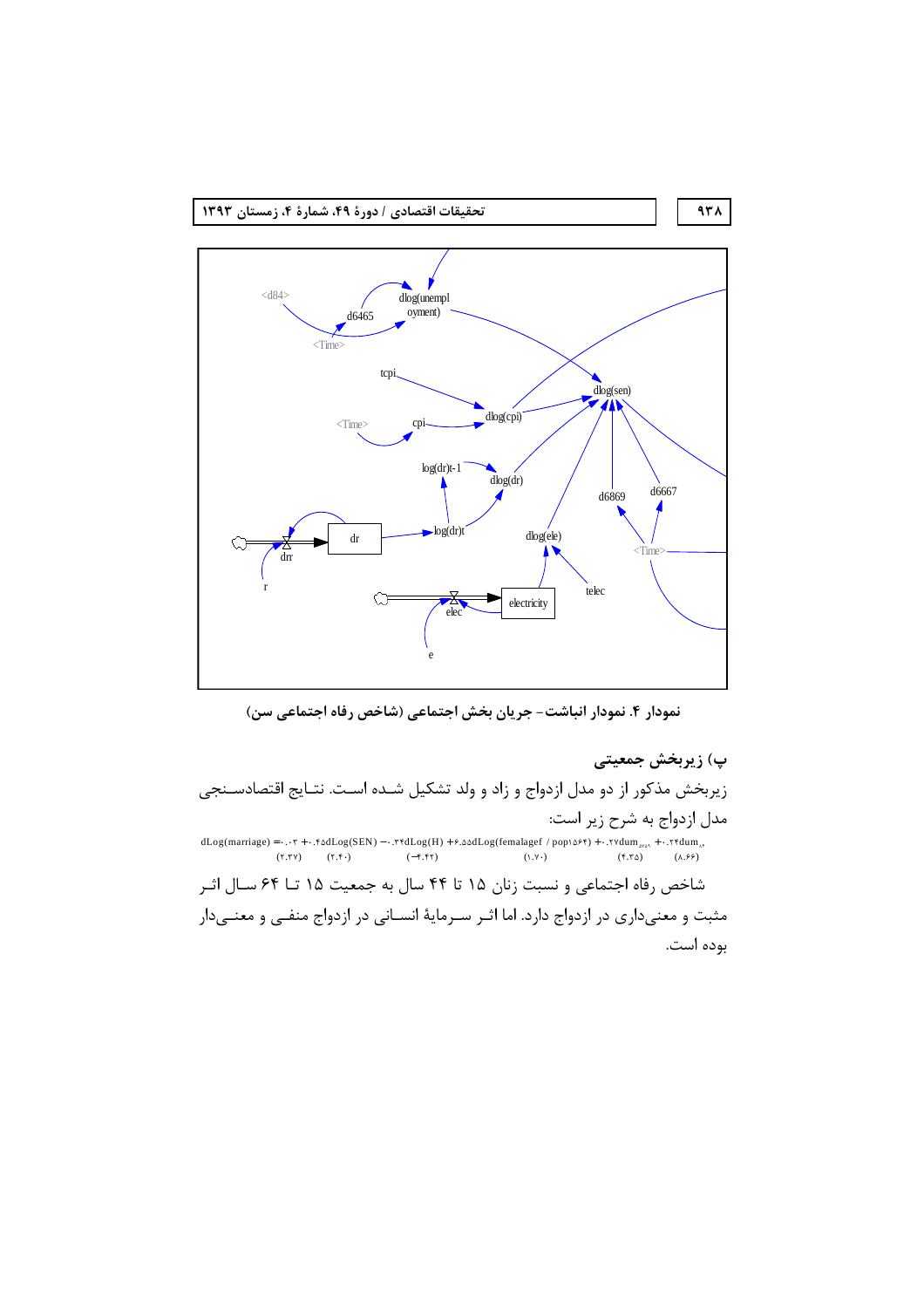



همچنین، نتایج برآورد مدل زاد و ولد به شرح زیر است:  $dLog(fertility) = \cdot \cdot \cdot \cdot \cdot + \cdot \cdot \cdot \cdot sdLog(marriage / female) - \cdot \cdot \cdot \cdot sdLog(CPI) - \cdot \cdot \cdot \cdot rdLog(NIPER)$  $(Y.Y\Delta)$  $(7.7)$  $(-\tau.\nu\tau)$  $(-1.9Y)$ + . .  $\text{AddLog}(\text{bed}/\text{female}) + \cdot \cdot \text{Y}^{\text{adum}}_{\text{A}^\text{A}} - \cdot \cdot \cdot \text{Y}^{\text{adum}}$  $(5.1)$  $(9.91)$   $(-\Delta \Delta \Delta)$ 

تأثیر متغیّرهای نسبت ازدواج به زنان ۱۵ تا ۴۴ سال و نسبت تختهای بیمارســتانی به زنان ۱۵ تا ۴۴ سال بر زاد و ولد مثبت و معنیدار است، اما اثـر تـورم و درآمـد ملـی سرانه در زاد و ولد منفی است؛ در این بین اثر تورم (کـه باعـث افـزایش هزینـهٔ زنـدگی میشود) بیشتر از درآمد ملی سرانه است.



نمودار ۶. انباشت- جریان بخش جمعیتی (مدل زاد و ولد)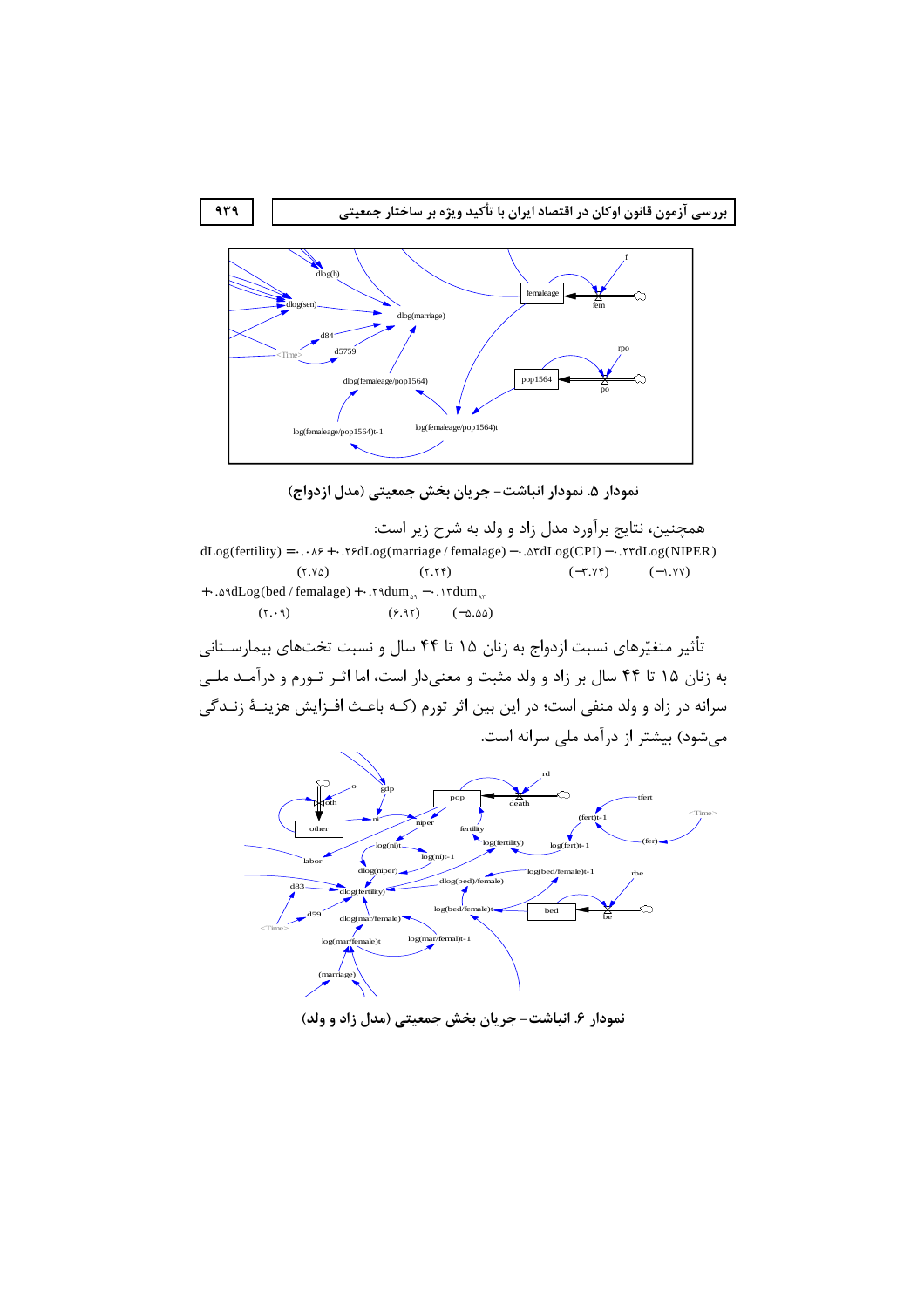۳.۳. بررسی اعتبار مدل با استفاده از مقایسهٔ دادههای شبیهسازی با واقعیت برای بررسی اعتبار مدل، متغیّرهای شبیهسازیشده با واقعیت مقایسه شد (پیوسـت ۵). جدول ۱ میزان همبستگی مقادیر واقعی و شبیهسازیشدهٔ برخـی از متغیّرهـای اساسـی به کار گرفتهشده در مدل را نشان می دهد. همانطور که مشاهده می شود، متغیّرها در حد مطلوبی دارای درجهٔ همبستگیاند؛ این امر بیانگر شبیهسازی مناسب متغیّرهـا در مـدل سیستم دینامیک است.

| درجة همبستگى                   | متغیّر مورد بررسی       | درجهٔ همبستگی                                                                 | متغیّر مورد بررسی                                                                                               |
|--------------------------------|-------------------------|-------------------------------------------------------------------------------|-----------------------------------------------------------------------------------------------------------------|
| .1905                          | نیروی کار               | $\cdot$ / $\Delta$ YYY                                                        | ميزان رشد اقتصادى                                                                                               |
| $\cdot$ /Y $\cdot$ Y $\circ$   | میزان رشد شاخص رفاهی سن | $\cdot$ /9 $\gamma$ $\Delta$ .                                                | توليد ناخالص داخلى                                                                                              |
| .10919                         | ميزان رشد ازدواج        | $\cdot$ / $\vee$ $\vee$ $\cdot$ $\uparrow$                                    | میزان رشد نیروی کار                                                                                             |
| $\cdot$ / Y $\uparrow \cdot$ Y | میزان رشد زاد و ولد     | $\boldsymbol{\cdot}$ /<br>Y $\boldsymbol{\lambda}$ - $\boldsymbol{\curlyvee}$ | میزان رشد بیکاری                                                                                                |
|                                |                         |                                                                               | the contract of the contract of the contract of the contract of the contract of the contract of the contract of |

جدول ۱. میزان همبستگی مقادیر واقعی و شبیهسازی مدل

منبع:يافتههاى تحقيق

 $4F+$ 

۴.۳. بررسی اعتبار مدل با استفاده از اعمال شوک

از روشهای دیگر سنجش اعتبار مدل واردکردن شوک به مـدل اسـت، چنانچــه بــا ایــن عمل سیستم از کنترل خارج نشـود، مـدل دارای اعتبـار اسـت. در ایــن بخـش از مقالـهٔ حاضر، با ایجاد شوک در متغیّرها اعتبار مدل بررسی می شود. همان طور که در نمودار ۷ مشاهده میشود، در سال ۱۳۹۳ شوکی از نوع STEP به میزان دوبرابرشدن میزان رشـد تولید ناخالص داخلی وارد شده است که، به تبع آن، با اعمال این شوک، میـزان بیکـاری کاسته می شود. ملاحظه می شود که متغیّر مذکور بعد از واردشدن شوک به همـان رونـد سابق خود ادامه می دهد. به این معنی که بعد از جهش مثبت، با توجه بـه شـوک وارده، همانند روند پیش از شوک، ولی با ارتفاعی بیشتر به مسیر خود ادامه میدهـد و حرکـت به شکل نوسانی یا صعودی و … درنیامده، بلکه همان مسیر را طی می کند.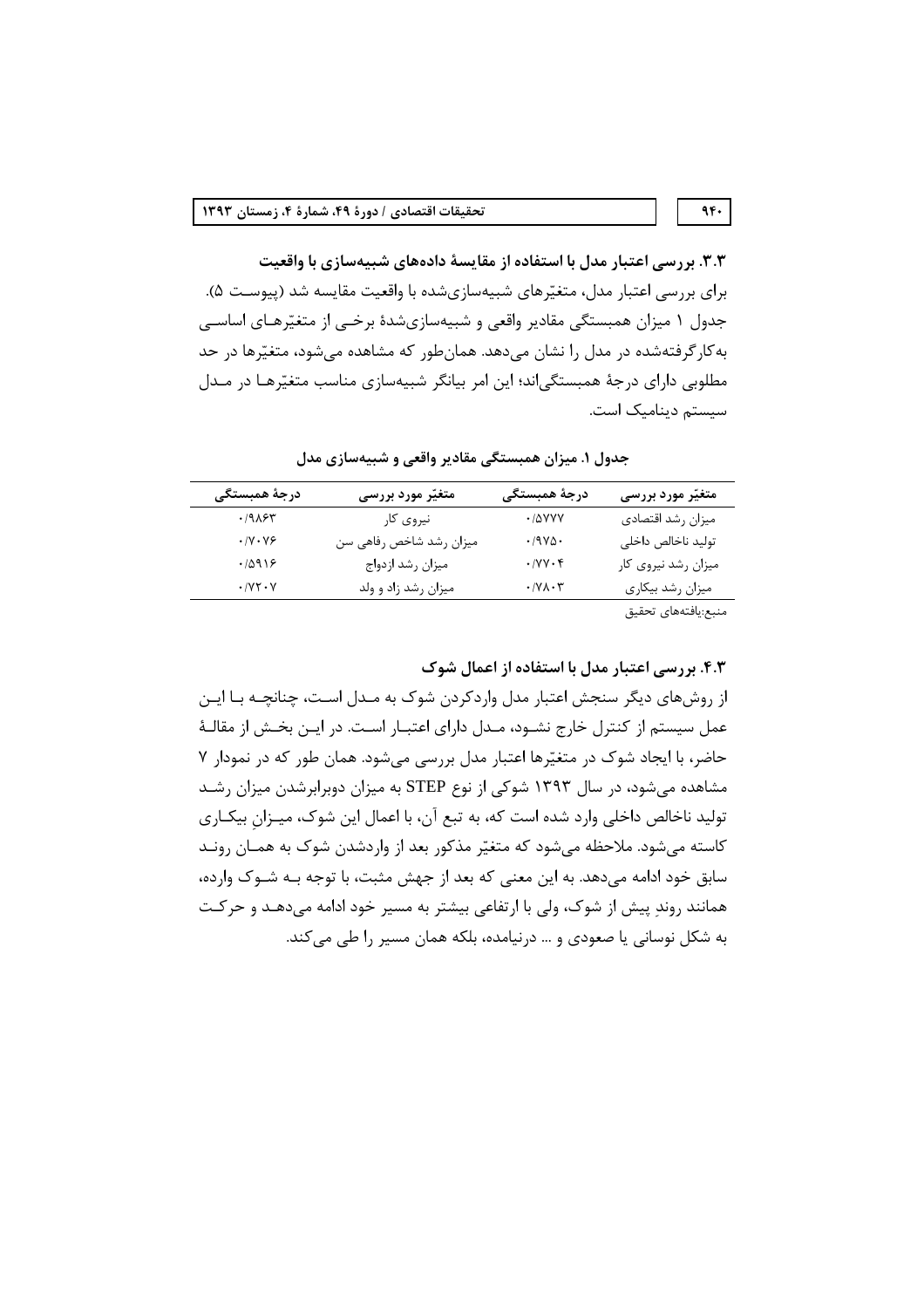

نمودار ۷. تغییر در میزان رشد تولید ناخالص داخلی و میزان رشد بیکاری در اثر شوک مثبت در میزان رشد تولید ناخالص داخلی منبع:يافتههاي تحقيق

همان طور که در نمودار ۸ مشاهده میشود، در سال ۱۳۹۳ شـوکی از نـوع PULSE به مدت هفت سال به میزان رشد شاخص رفاهی سن وارد شده است که بـه تبـع آن بـا اعمال این شوک، میزان رشد ازدواج نیز متأثر می شود. با توجه به متغیّر مـذکور، بعـد از واردشدن شوک به همان روند سابق خود ادامه میدهد. به این معنی کـه بعـد از جهـش مثبت، با توجه به شوک وارده و طی دورهٔ واردآمدن شوک، به همان میزان گذشتهٔ خـود بازمے گردند، که این امر نشان دهندهٔ قوت مدل است.



نمودار ۸. تغییر در میزان رشد شاخص رفاهی سن و میزان رشد ازدواج در اثر شوک مثبت بر میزان رشد شاخص رفاهی سن منبع: يافتههاى تحقيق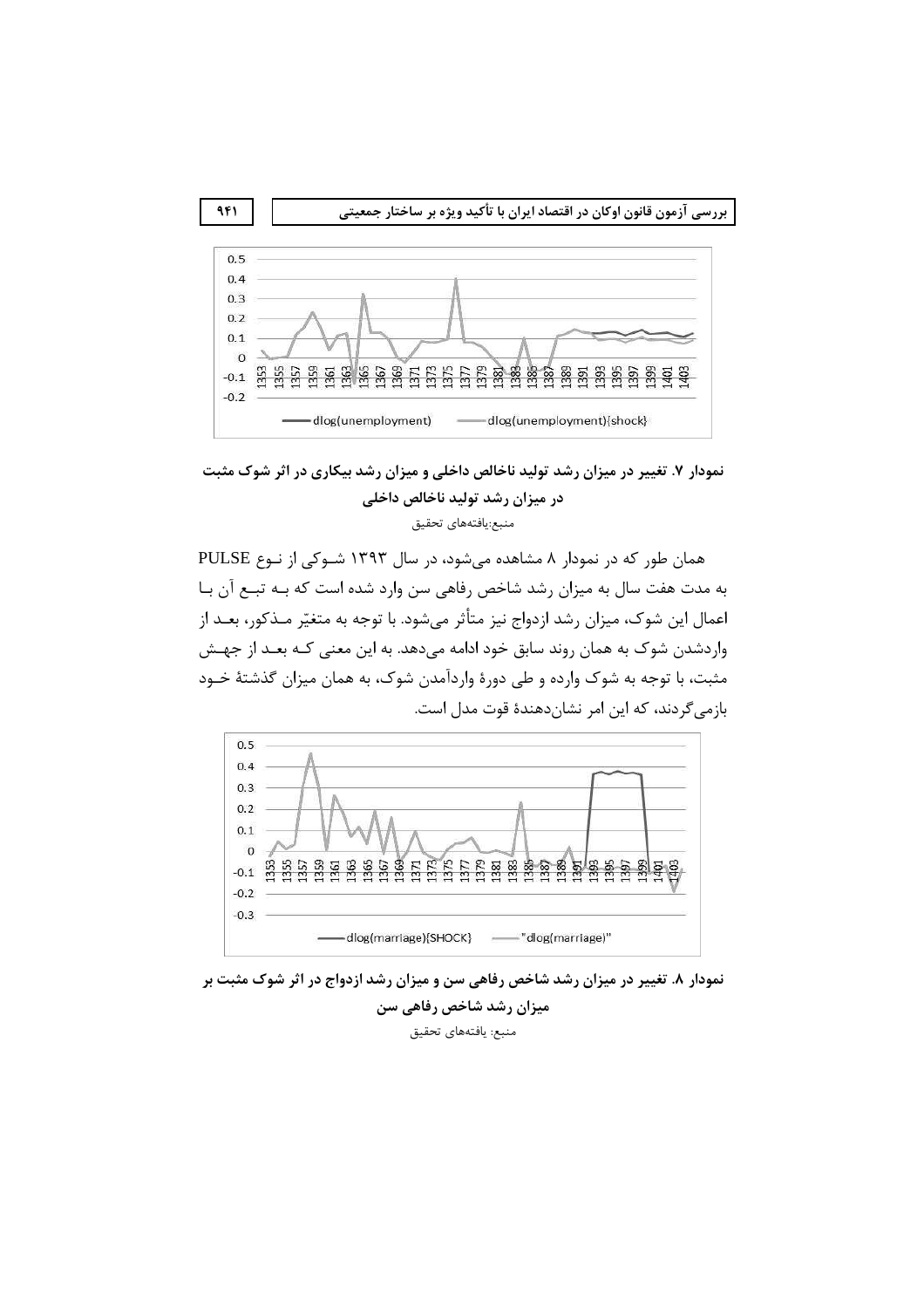۴. اعمال سناريوها و نتيجه *گ*يري در این بخش به بررسی عملکرد تولید ناخالص داخلـی بـا اعمـال سـناریوهای جمعیتـی پرداخته میشود. میزان تغییر تولید ناخالص داخلی بـر اسـاس سـناریوها بـه شـرح زیـر واكاوي ميشود. سناریوی ۱: میزان رشد زاد و ولد در کشور در سال ۱۳۹۳ پنج برابر شود. سناریوی ۲: میزان رشد زاد و ولد در کشور در سال ۱۳۹۳ نصف شود. سناریوی ۳: میزان رشد زاد و ولد در کشور در سـال ۱۳۹۳، هماننـد سـال ۱۳۵۹، برابـر بـا ۰/۳۷ شود (در طی سالهای مورد بررسی بیشترین زاد و ولد در این سال اتفاق افتاده است). سناریوی ۴: میزان رشد زاد و ولد در کشور در سال ۱۳۹۳، همانند سال ۱۳۶۶، برابر با ۲۰/۲۰- شود.

| سناريوي ۴                          | سناريوي ۳                                                         | سناريوي ۲                                                              | سناریوی ۱                                                      | جارى                                                                    | سال                     |
|------------------------------------|-------------------------------------------------------------------|------------------------------------------------------------------------|----------------------------------------------------------------|-------------------------------------------------------------------------|-------------------------|
| $\Delta r r \Delta q \cdot r$      | $\Delta \mathsf{r} \mathsf{r} \Delta \mathsf{q} \cdot \mathsf{r}$ | $\Delta r r \Delta q \cdot r$                                          | $\Delta r r \Delta q \cdot r$                                  | $\Delta r r \Delta q \cdot r$                                           | ۱۳۹۳                    |
| 575581.5                           | ۳.۸ ۱۳.۸                                                          | 578758.1                                                               | $\Delta Y \Lambda$ 19.Y                                        | 919951.9                                                                | ۱۳۹۴                    |
| ۵۲۵۵۶۵.۳                           | $\Delta$ raifi $\mathcal{S}$                                      | 916467.8                                                               | 871147.9                                                       | 576634                                                                  | ۱۳۹۵                    |
| ۵۳۹۲۵۵.۴                           | 9.17799                                                           | $\Delta$ ۴۰۴ $\Delta$ ۶.۱                                              | ۵۴۱۸۱۴.۳                                                       | $\Delta$ F $\cdot$ $\Gamma$ T $\cdot$ . $\Delta$                        | ۱۳۹۶                    |
| $\Delta Y \Delta Y \Delta Y$       | $\Delta Y \Delta V f.$                                            | $\Delta$                                                               | $\Delta \mathbf{r} \cdot \mathbf{r} \cdot \mathbf{A}$          | $\Delta$ rainae                                                         | 1494                    |
| 517498.8                           | $\Delta Y \cdot Y \Delta Y.$                                      | 518814.Y                                                               | ۵۱۹۸۶۴                                                         | $\Delta$ 1 $\Lambda$ $\uparrow$ 9 $\cdot$ . 1                           | ۱۳۹۸                    |
| $\Delta$                           | 588199.A                                                          | $\Delta \mathbf{r} \cdot \Delta \mathbf{r}$ .                          | $\Delta \Upsilon \Delta \Upsilon \Lambda$ 9.1                  | $\Delta \mathbf{r} \mathbf{r} \mathbf{q} \mathbf{r} \cdot \mathbf{r}$   | ۱۳۹۹                    |
| 579817.7                           | $\Delta \mathbf{r} \mathbf{r}$                                    | $\Delta \mathbf{r} \cdot \mathbf{S} \mathbf{S} \mathbf{r}$ . $\Lambda$ | <b>ATIAIA.A</b>                                                | $\Delta \mathbf{r} \cdot \Delta \mathbf{f} \mathbf{f} \cdot \mathbf{A}$ | 15                      |
| 9774475                            | $\Delta$ $\Gamma$ $\Gamma$ $\Gamma$ $\Gamma$ $\Lambda$            | ۵۲۹۴۴۹.۵                                                               | $\Delta \mathsf{Y} \cdot \Delta \mathsf{F} \mathsf{Y}. \Delta$ | ۹. ۱۳۳۳ ه                                                               | 15.1                    |
| $\Delta$ ۴.۶۱۷.۹                   | 187817.9                                                          | $\Delta$ FIGY.T                                                        | $\Delta$ F $\Delta$ $\Delta$ $\Delta$ $\Delta$ $\Delta$        | ۵۴۱۵۵۳.۴                                                                | 15.7                    |
| 547646.8                           | $\Delta \Delta$ . $597.1$                                         | ۵۴۸۷۱۵.۳                                                               | ۳. ۱ ۱ ۱ ۱ ۹ و                                                 | ۵۴۸۵۹۶.۴                                                                | 15.7                    |
| $\Delta Y \cdot \lambda \cdot 1.9$ | $\Delta \Upsilon \Upsilon \setminus \Upsilon$                     | $\Delta$ r $\gamma$ ۶۲۱.۶                                              | $\Delta \mathbf{r} \mathbf{r} \Delta \cdot \mathbf{r}$ .       | $\Delta$ ۳۱ $\Delta$ ۳۰. $\Lambda$                                      | ۱۴۰۴                    |
| $- \cdot \cdot \cdot$              | $\cdot$ . $\uparrow$ $\wedge$                                     | $\cdot \cdot \tau$                                                     | .77                                                            |                                                                         | ميانگين درصد<br>تغييرات |

جدول ۲. سنار یوهای مرتبط با میزان رشد زاد و ولد

منبع: يافتههاى تحقيق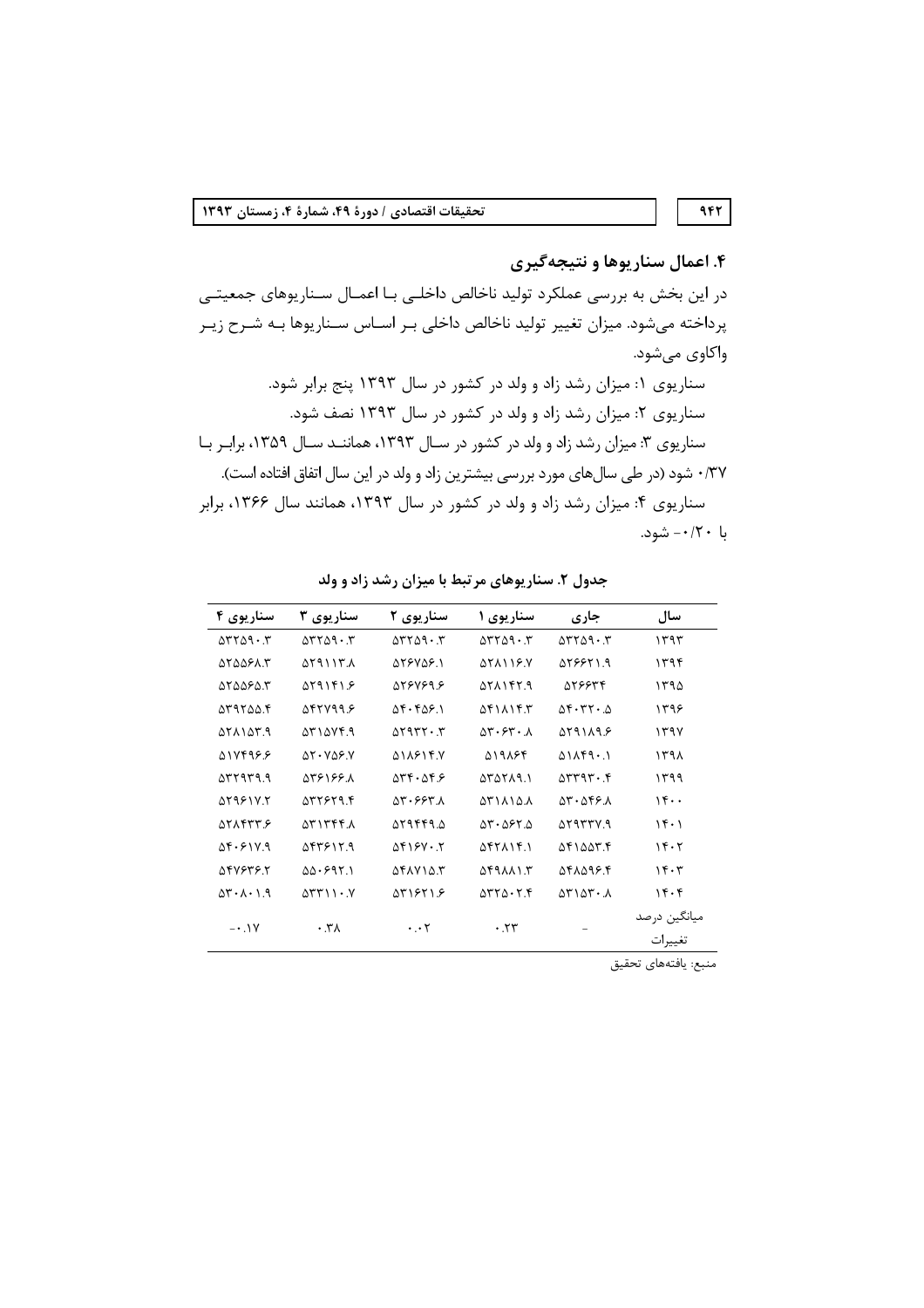#### ۵. نتيجه گيري

بیکاری و تبعات اقتصادی- اجتماعی آن سبب شده است که در اکثر کشــورها، بــهویــژه در کشورهای در حال توسعه، سیاستهای اشتغال و مبارزه با بیکاری در کانون توجـه برنامههای توسعهٔ اقتصادی- اجتماعی این کشورها قرار گیـرد. در ایـران مقولـهٔ بیکـاری در شرایط کنونی به یکی از مهمترین چالشهای فراروی دولت مبدل شده است. ایـن معضـل، از یک سو، به دلیل ساختار جمعیتی جوان و عرضهٔ فـراوان نیـروی کـار و، از سـوی دیگـر، رشد کمتر تقاضا برای نیروی کـار، بـه دلایلـی از جملـه مشـکلات سـاختاری در تولیـد و سرمایه گذاری ناکافی، در جامعه تشدید شده است. از ایــن رو، در ایــن مقالــه بــه بررســی آزمون قانون اوکان با تأکید بر سـاختار جمعیتـی در ایـران بـا تلفیــق روش@ـای سیسـتم دینامیک و اقتصادسنجی طی دورهٔ ۱۳۵۳ ـ ۱۳۸۹ و پیشبینیهای صورتگرفتـه تـا افـق ۱۴۰۴ پرداخته شد. بدین منظور، الگویی که عوامل مرتبط و اثرگـذار بـر رشـد اقتصـادی، قانون اوكان، رفاه اجتماعي، و ميزان ازدواج و زاد و ولـد را طراحـبي كنـد شناسـايي شـد و سيس شبيهسازي گرديد. نتايج مطالعه نشان داد كه ۱. تأثير متغيّرهـاي سـرمايهٔ انســاني، موجودی سرمایه، نیروی کار، و بازبودن اقتصاد در رشد اقتصادی مثبت و معنـیدار اسـت؛ در این میان اثر نیروی کار بیش از سایر متغیّرهاست؛ ۲. رشد اقتصـادی بـا بیکـاری رابطـهٔ معکوس و معنے داری دارد. به عبارتی، یک واحد افزایش رشد اقتصادی میزان بیکاری را بـه اندازهٔ ۰/۶۲ درصد کاهش میدهد؛ ۳. میزان بیکاری و تورم در شاخص رفـاه اجتمـاعی اثـر منفی و معنیداری دارد؛ اما متغیّرهای تعداد پزشک و تولید برق در شاخص رفاه اجتمــاعی اثر مثبت و معنیداری دارد؛ ۴. شاخص رفاه اجتماعی و نسـبت زنـان ۱۵ تـا ۴۴ سـال بـه جمعیت ۱۵ تا ۶۴ سال اثر مثبت و معنیداری در ازدواج دارد، امـا اثـر سـرمایهٔ انســانی در ازدواج منفي و معنىدار است؛ ۵. تأثير متغيّرهاي نسبت ازدواج به زنـان ۱۵ تــا ۴۴ ســال و نسبت تختهای بیمارستانی به زنان ۱۵ تا ۴۴ سال در زاد و ولد مثبت و معنــی دار اسـت، اما اثر تورم و درآمد ملی سرانه در زاد و ولد منفی است؛ ۶. در بررسی اعتبـار مـدل هـم بـا روش مقایسهٔ دادههای شبیهسازی با واقعیت و هم تحلیل شوک مشخص شد کـه متغیّرهـا در حد مطلوبی دارای درجهٔ همبستگی|ند؛ این امر بیانگر شبیهسـازی مناسـب متغیّرهـا در مدل سیستم دینامیک است. همچنین، با توجه به اینکه بعد از واردشـدن شـوک بـه مـدل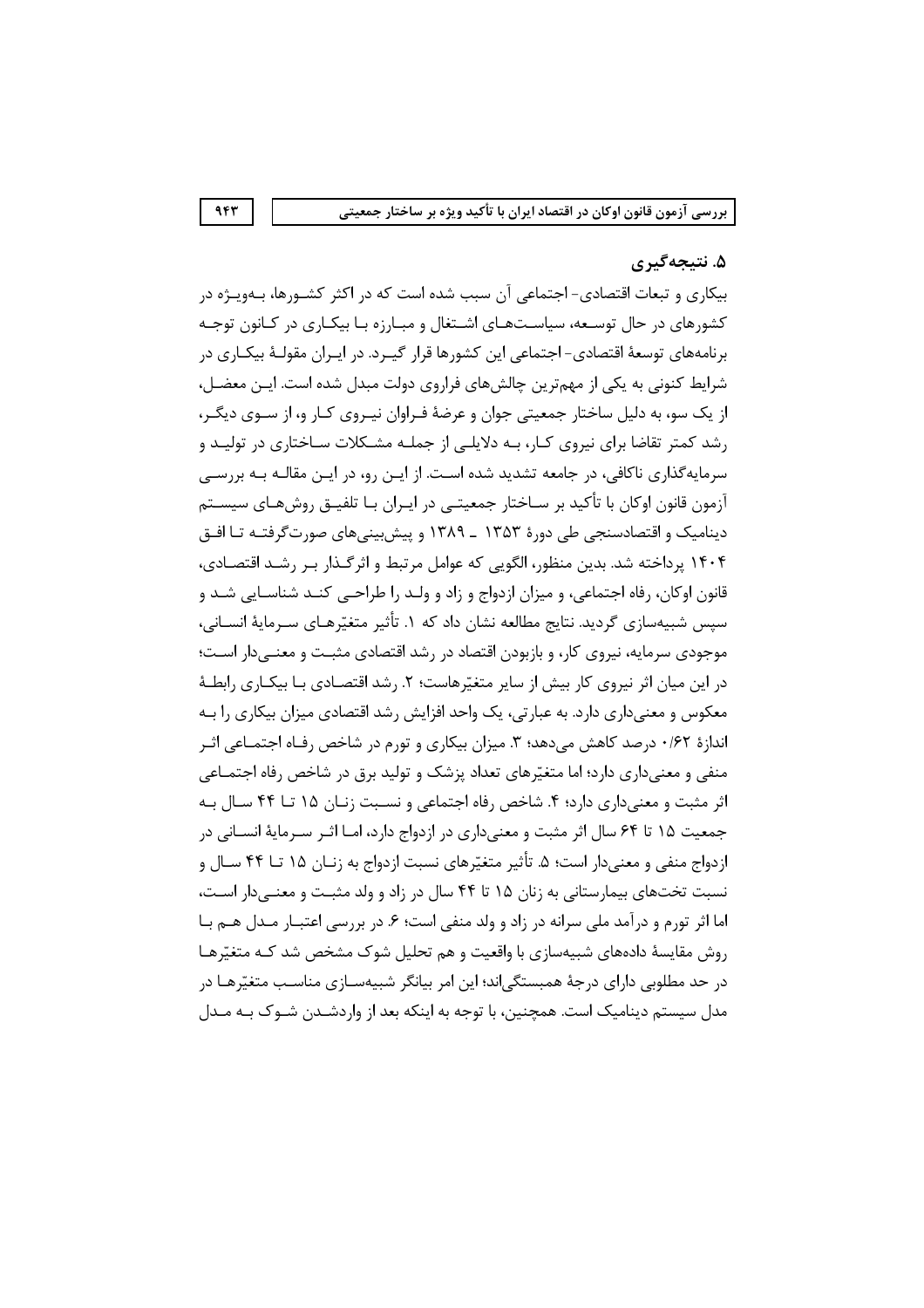سیستم از کنترل خارج نشد، اعتبار مدل تأیید میشود؛ ۷. بررسی عملکرد تولیــد ناخــالص داخلی با اعمال چهار سناریوی جمعیتی نشان داد که میـانگین درصـد تغییـرات تـا سـال ۱۴۰۴ بین ۰/۱۷- تا ۰/۳۸ است. در مجموع، بر اسـاس ایـن مقالـه مـیتوان گفـت بایـد پذیرفت که بین ایجاد اشتغال و رشد اقتصادی رابطـهٔ اساسـبی وجـود دارد و بـرای تحقـق وعدههای بزرگ باید رشد اقتصادی متناسب با آن داشت و ایـن بـه معنــی پـذیرش رابطـهٔ معکوس بین میزان بیکاری و رشد اقتصادی در ایران است. با توجه به اینکه اقتصـاد ایـران هماکنون، به باور کارشناسان و آمارهای رسمی، در وضعیت رکودی- تورمی حاد قـرار دارد، گزارش های نگران کنندهای از وجود میزان بیکاری بـالای ۱۳ درصـدی بـرای جامعـه و ۲۶ درصد برای جوانان، تورم ۴۰ درصدی، و رشد اقتصـادی ۵/۴- درصـد مـی توانـد هشـداری برای کشـور باشـد. بنـابراین، دولـت تـدبیر و امیـد (۱۳۹۲ ـ ۱۳۹۶) بایـد در برنامـههـای هدف گذاری|ش نخست به این موضوع بیردازد که بیکاری یا تورم کـدام یـک بایـد اولویـت اصلی باشد. هرچند بهنظر می رسد آنچه در گفتمان دولت دیده مــی شــود تــورم بــه عنــوان اولويت اول است و سپس بيكارى، پيشنهاد نگارندگان مقاله توجه اساسى و ويژه به معضـل بیکاری و حتی تدوین یک برنامهٔ هدف (کوتاممدت، میانِ مدت) بـرای معضـل بیکـاری در اقتصاد ایران است. باید بیذیریم که سیاستهـای مـدیریت تقاضـای دولـت در یـک زمـان (دست کم در ایران) نمی تواند دو هدف تورم و بیکاری را با هم دنبال کند. به عبارت دیگر، اگر هدف دولت کاهش تورم باشد، این کار به قیمت افزایش بیکاری خواهد بود و برعکس.

در شرایطی اقتصاد ایران طـی ســال۱۳۸۴ ـــ ۱۳۹۱ بــالاترین درآمــدهای نفتــی را کسب کرد و اگر بپذیریم که تحـریمهـای جهـانی علیـه ایـران نیـز حـل شـود، بـاز اتکـا بـه درآمدهای نفتی نمی تواند موضوع کاهش رشد اقتصادی و معضـل بیکـاری را حـل کنــد. بـه عبارتی، تحلیل واقعی مسائل و مشکلات اقتصاد ایران باید بدون توجه به نفت صـورت گیـرد، زیرا اگر درآمدهای نفتی راهگشا بود که میزان بیکاری دورقمی و رشد اقتصادی پایین و تــورم دورقمی بالا وضعیت کنونی اقتصاد ایران نبود. بنابراین، بنا بـر نظـر نویسـندگان مقالـه، بایـد تفکر توسعهای در سطح منطقهای و استانها دنبال شود و مزیتها و قابلیتهـای هـر اسـتان برای ایجاد اشتغال شناسایی شود. همچنین، با سوق۱دادن درآمدهای نفتی به بخــش تولیــد و در قالب وامهای تولیدی و در نتیجه بهبود فضای کسب و کار می توان از درآمدهای نفتــی بــه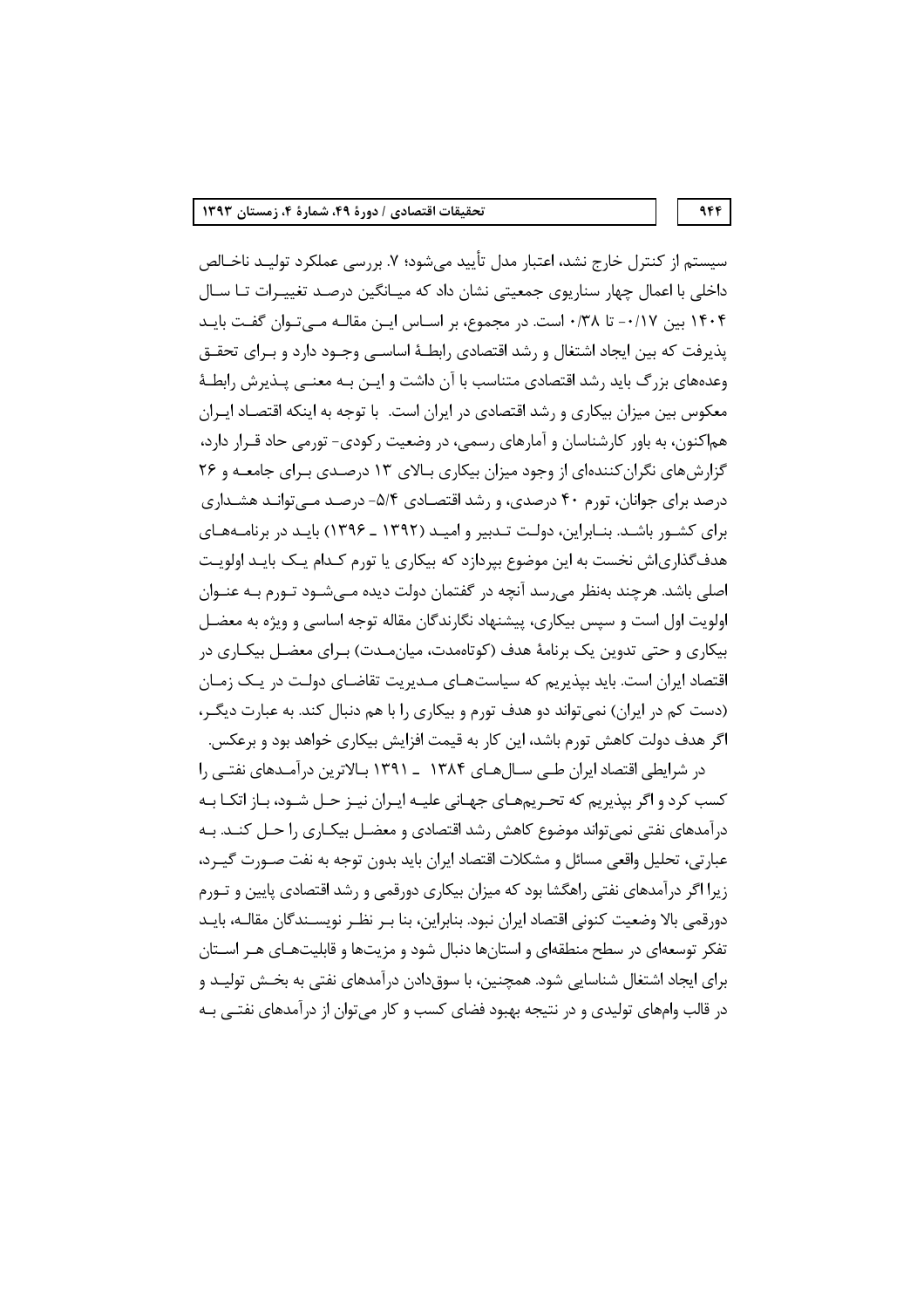بهترین نحو استفاده کرد، زیرا با بهبود فضای کسب و کار و در نتیجه اشــتغال;ایــی مــیتـوان شاهد افزایش رفاه در جامعه بود. فضای نامســاعد کســب و کــار و رتبــهٔ ۱۵۲ ایــران <sup>۱</sup> در بــین ۱۸۹ کشور جهان در گزارش ۲۰۱۴ نشان می دهد که دولت باید با همت و تـلاش بیشـتری در جهت بهبود فضای کسبوکار اقداماتی انجام دهد و در این خصوص، بـا مقـرراتزدایــی در برخی حوزهها، اقتصاد ایران به سمت رشد اقتصادی و اشـتغال پایـدار گـام بـردارد. جمعیـت ایران در ۳۵ سال گذشته تقریباً دوبرابر شده و از ۳۶ میلیون نفر در سـال ۱۳۵۷ بـه بـیش از ۷۶ میلیون نفر در سال ۱۳۹۲ رسیده است. اکثر کسـانی کـه پـس از انقـلاب ۱۳۵۷ متولـد شدهاند بهسرعت به جمع متقاضیان کار می پیوندند. تورم، بیکاری، کاهش رشـد اقتصـادی، و افزایش شدید هزینهٔ زندگی در سال های اخیر در سطح زندگی و رشد جمعیتــی نیــز اثرگــذار بوده است. باید بین سرمایهگذاری و تورم و بیکاری و رشد اقتصادی تناسـبی ایجـاد شـود تـا جمعیت و رفاه نیز متناسب با آن حرکت کند. بنابراین، بر اساس نتایج ایــن مقالــه، اگــر قــرار است , شد جمعیت استاندا, د شود، نخست لازم است , شد اقتصادی صورت گیر د، آب تــأمین شود، آلودگی هوا کاهش پابد، و سایر ملاحظات سیاسی و اجتماعی و اقتصادی فـراهم شـود. سپس، بسترهای مطمئن رشد اقتصادی بالا مهیا شود تا بر اساس آن رشـد جمعیـت ســامان داده شود. در این صورت بومجمعیت دههٔ ۶۰ نیز با اتخاذ سیاستهـای اشــتغال:ایـی مناسـب حل و فصل خواهد شد.

# منابع

- ۱. آرمن، سیدعزیز و وحیدرزادی، حسین (۱۳۹۱). «بررسی رابطهٔ بین رشد اقتصـادی و بیکاری در ایران»، مجموعه مقالات همایش ملی جهاد اقتصادی، دانشـگاه مازنـدران،  $.17 - 1.99$ 
	- ۲. بانک مرکزی، بانک اطلاعاتی بانک مرکزی جمهوری اسلامی ایران.
- ۳. خیابانی، ناصر (۱۳۸۰). «سیاستهای کاهش عدم تعادلهای بازار کار و افزایش رشد اقتصادی در ایران، فصلنامهٔ راهبرد، ۲۰، ۷۸ ـ ۹۶.

<sup>1.</sup> World Bank, (2014), Doing Business 2014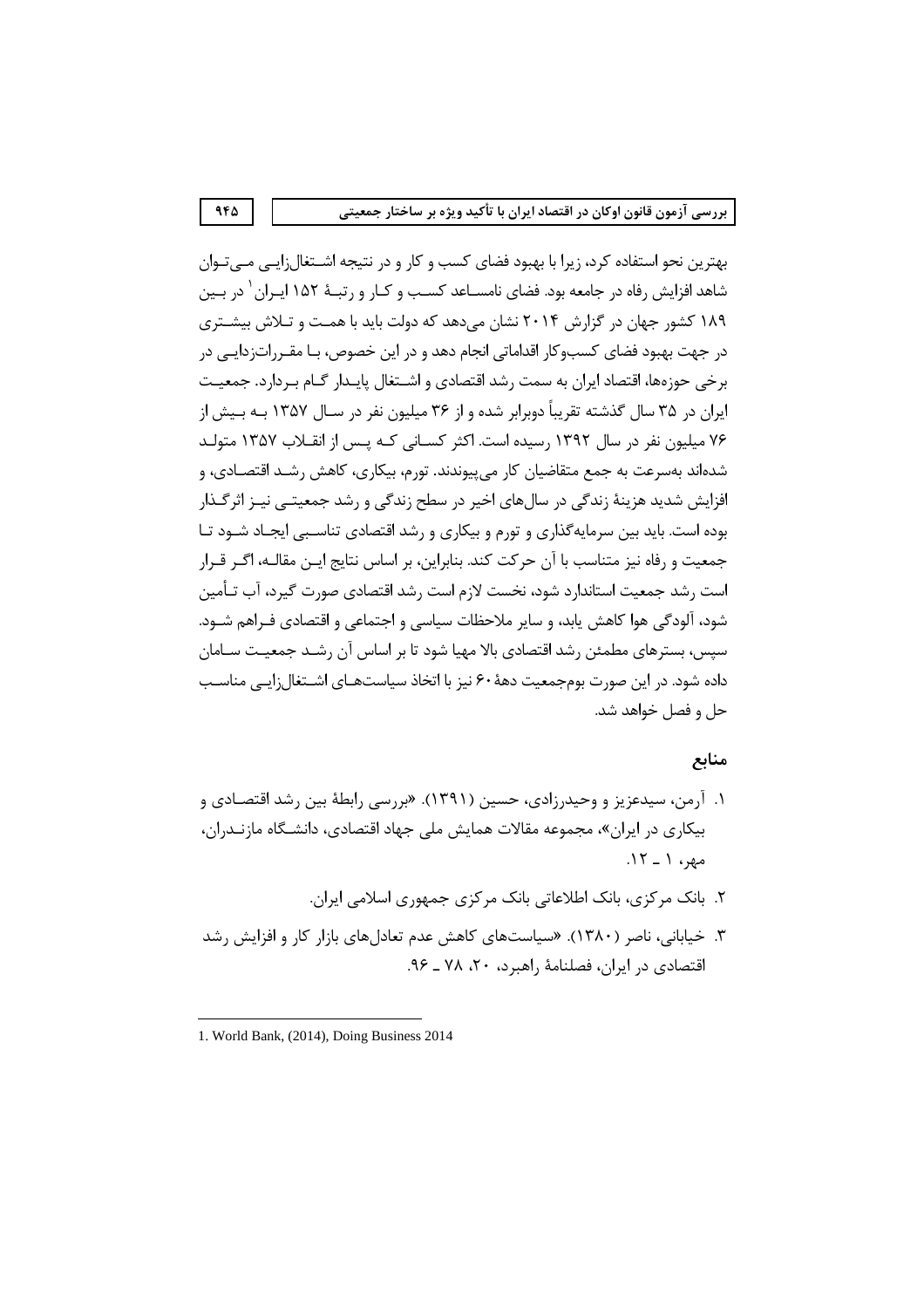- ۴. دورنبوش، رودیگر و فیشر، اسـتانلی (۱۳۸۲). اقتصـاد کــلان، ترجمـهٔ محمدحســین تيزهوش تابان، چ ۵، سروش.
- ۵. رضوی، مهدی و مشرقی، رسام (۱۳۸۳). «تحلیل دینامیکی اشتغال در اقتصاد ایـران (بررسے موردی قانون اکان)»، پژوهش های اقتصادی ایران، ش ۱۸، بھار.

- 7. Adanu, K. (2005). A Cross-Province Comparison of Okun's Coefficient for Canada, Applied Economics, 37, 561-570.
- 8. Alam, S.A., Ahmed, M.H. & Butt, M.S. (2003). The dynamics of fertility, family planning and female education in Pakistan, Journal of Asian Economics, 14.
- 9. Altig, D., Fitzgerald, T. & Rupert, P. (1997). Okun's Law Revisited: Should We Worry about Low Unemployment?, Federal Reserve Bank of Cleveland, Economic Commentary. May 15.
- 10. Attfield, C.L.F. & Silverstone, B. (1988). Okun's law, cointegration and gap variables. Journal of Macroeconomics, 20,625-637.
- 11. Becker, G.S. (1960). An economic analysis of fertility. In Universities-National Bureau Committee for Economic Research (Eds.), Demographic and economic change in developed countries (pp. 209-31). Princeton: Princeton University Press.
- 12. Becker, G. (1965). A theory of the allocation of time, Economic Journal, 75, 493-517.
- 13. Becker, G. (1981). A treatise on the family. Cambridge, MA: Harvard University Press.
- 14. Birdsall, N. (1988). Economic approaches to population policy. In H. Chenery, and T.N. Srinivasan (Eds.), Handbook of development economics, 1. Amsterdam: North-Holland.
- 15. Blinder, A.S. (1997). Is there a Core of Practical Macroeconomics that we should All Believe? American Economic Review, 87, 240-43.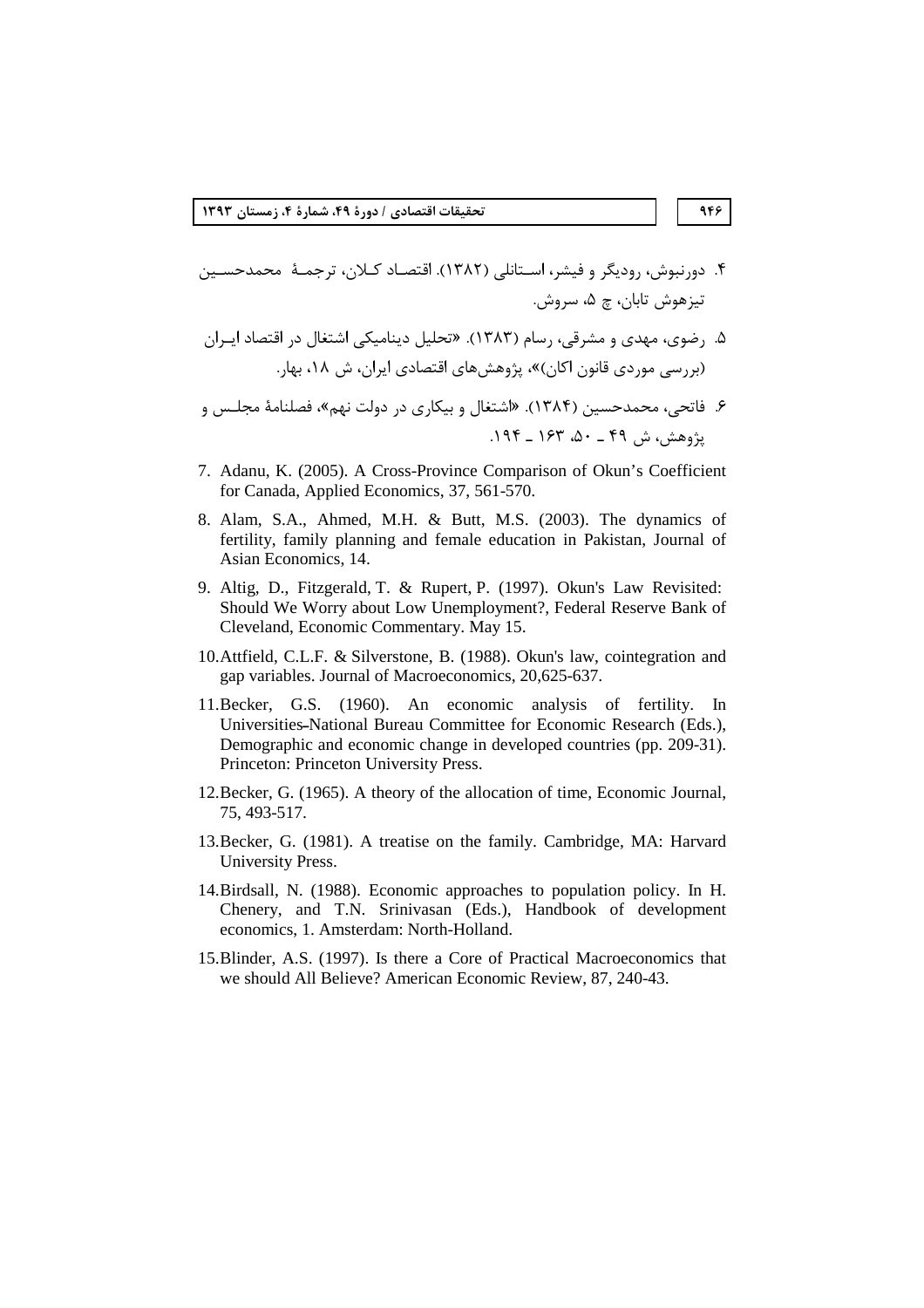- 16.Christopoulos, D. (2004). The relationship between output and unemployment: Evidence from Greek regions, Papers in Regional Science, 83, 611-620.
- 17.Easterlin, R.A. (1969). Toward a socio-economic theory of fertility: A survey of recent research on economic factors in American fertility. In S.J. Behrman, Leslie Corsa, & Ronald Freedman (Eds.), Fertility and family planning: A world view (pp. 127-56), Ann Arbor: University of Michigan Press.
- 18.Freeman, D. (2000). A regional test of Okun's Law, International Advances in Economic Research, 6, 557-570.
- 19.Forrester, J.W. (1991). World Dynamics, Wright- Allen Press.
- 20.Harris, R. & Silverstone, B. (2001). Testing for asymmetry in Okun's law: A cross-country comparison, Economics Bulletin, 5, 1-13.
- 21.Gordon, R.J. (1984). Unemployment and potential output in the 1980s, Brookings Papers on economic Activity, 15, 537-564.
- 22.Handa, S. (2000). The Impact of Education, Income, and Mortality on Fertility in Jamaica, World Development,28, 1.
- 23.Hsing, Y. (1991). Unemployment and the GNP Gap: Okun's Law Revisited, Eastern Economic Journal, 17, 409-16.
- 24.Huang, H.C. & Lin, S.C. (2008). Smooth-time-varying Okun's coefficients, Economic Modelling, 25, 363-375.
- 25.Kennedy, B.P. (2009). State Level Tests of Okun's Coefficient. Ph.D. Thesis, George Mason University.
- 26.Khan, M.A., Saboor, A, Mian, S.A. & Anwar, A. (2013). Modeling the relationship between GDP and unemployment for Okun's law specific to Pakistan during 1976-2010, Theoretical and Applied Economics, XX, 10(587), 71-78.
- 27.Lal, I., Muhammad, S.D., Jaliland, A. & Hussain, A. (2010). Test of Okun's Law in Some Asian Countries Co-Integration Approach, European Journal of Scientific Research, 40(1), 73 -80.
- 28.Lee, J. (2000). The robustness of Okun's law: evidence from OECD countries . Journal of Macroeconomics, Access by: www.elsevier.com/locate/econbase.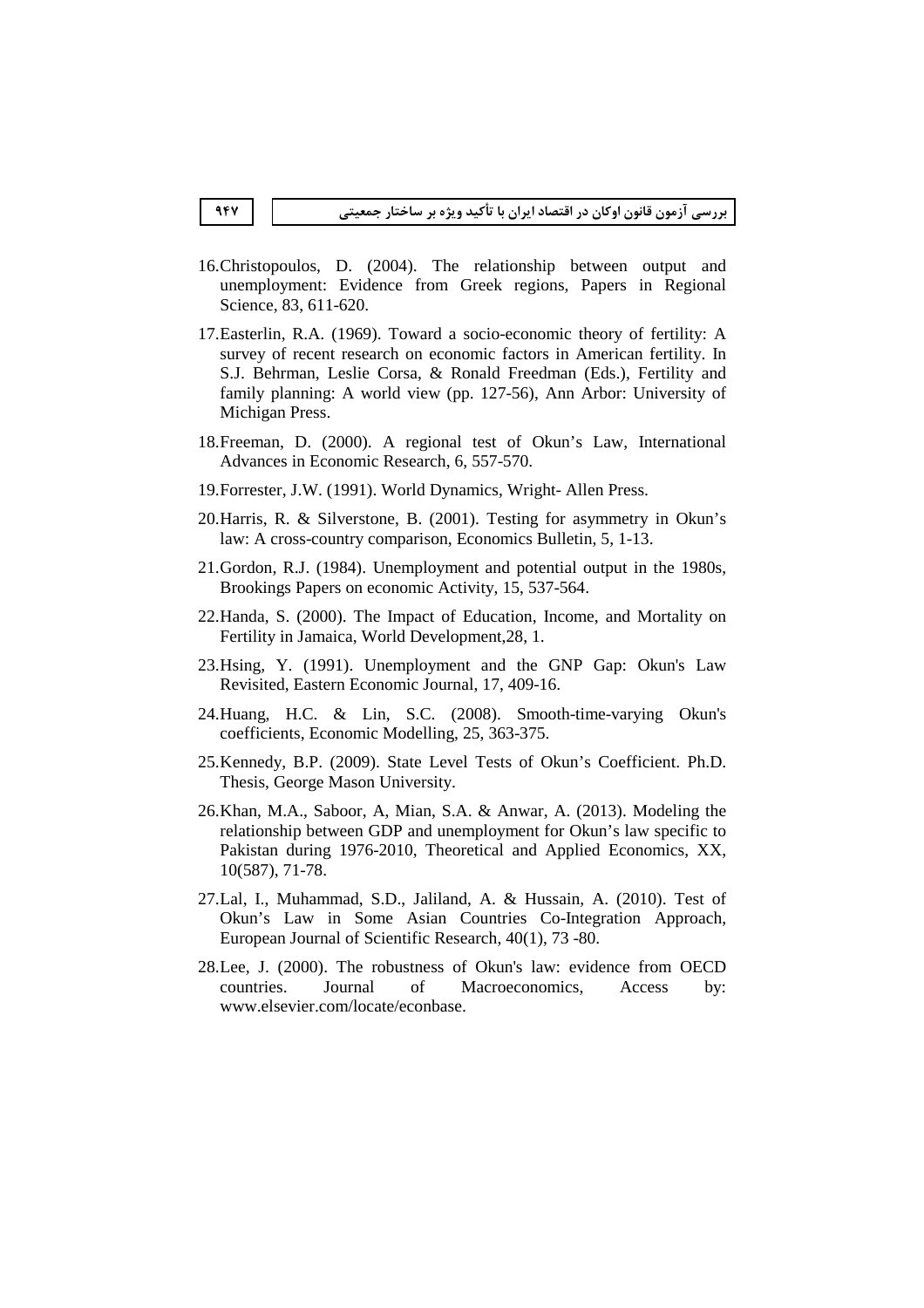- 29.Leibenstein, H. (1974). An economic interpretation of the economic theory of fertility: Promising path or blind alley?, Journal of Economic Literature, 12, 457-479.
- 30.Moazzami, B. & Dadgostar, B. (2009). Okun's Law Revisited: Evidence From OECD Countries, International Business & Economics Research Journal, 8(8), 21-24.
- 31.Moosa, I.A. (1997). A cross-country comparison of Okun's coefficient, Journal of Comparative Economics, 24, 335-356.
- 32.Okun, A. (1962). Potential GNP: Its Measurement and Significance, American Statistical Association, Proceeding of the Business and Economics Statistics Section, Alexandria, VA: American Statistical Association, 98-103.
- 33.Okun, A. (1970). The political economy of prosperity, New York: Norton.
- 34.Perman, R. & Tavera, C. (2004). Testing for convergence of the Okun's law coefficient in Europe, (Discussion Papers in Economics, 04–12). University of Stractchclyde,2, 251-270.
- 35.Reich, M. (2012). The Rising Strength of Management, High Unemployment and Slow Growth: Revisiting Okun's Law. Working Paper Series, Institute for Research on Labor and Employment, UC Berkeley, November 26.
- 36.Villaverde, J. & Maza, A. (2009). The robustness of Okun's law in Spain. 1980-2004: Regional evidence, Journal of Policy Modeling, 31, 289-297.
- 37.Weber, C. (1995). Cyclical output, cyclical unemployment, and Okun's coefficient: a new approach. Journal of Applied Econometrics, 10, 433- 445.
- 38.Weiner, S.E. (1993). New Estimates of the Natural Rate of Unemployment, Federal Reserve Bank of Kansas City Economic Review, 78, 53-69.
- 39.World Bank (2013). World Development Indicators. CD-ROM. Washington, DC.
- 40.World Bank (2014). Doing Business 2014, World Bank.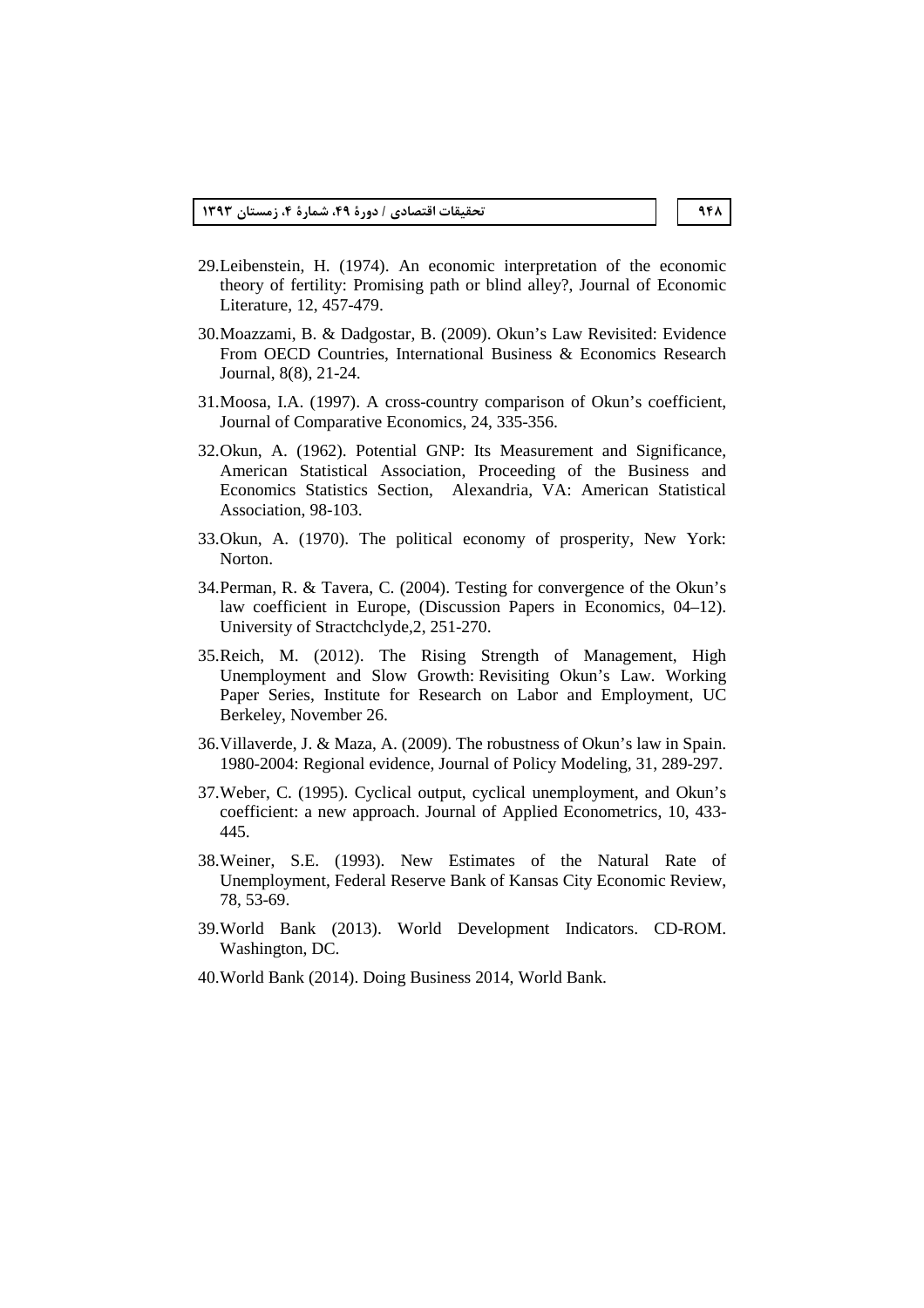| بخش اقتصاد کلان (مدل رشد اقتصادی و بیکاری (قانون اوکان)) |                                        |                     |                                      |  |  |  |
|----------------------------------------------------------|----------------------------------------|---------------------|--------------------------------------|--|--|--|
| S                                                        | یس انداز                               | <b>GDP</b>          | توليد ناخالص داخلى                   |  |  |  |
| <b>MPS</b>                                               | میل نهایی به پسانداز                   | H                   | سرمایهٔ انسانی (تعداد<br>دانشجويان)  |  |  |  |
| Unemployment                                             | بیکار ی                                | K                   | موجودى سرمايه                        |  |  |  |
| Open                                                     | بازبودن اقتصادى                        | L                   | نیروی کار                            |  |  |  |
| Dum61                                                    | متغیّر مجازی سال ۱۳۶۱                  | Dum <sub>59</sub>   | متغیّر مجازی سال ۱۳۵۹                |  |  |  |
| Dum <sub>84</sub>                                        | متغیّر مجازی سال ۱۳۸۴                  | Dum <sub>6465</sub> | متغیّر مجازی سالهای ۱۳۶۴<br>$1550 -$ |  |  |  |
|                                                          | بخش اجتماعي (رفاه اجتماعي)             |                     |                                      |  |  |  |
| Dr                                                       | تعداد پزشک                             | Sen                 | شاخص رفاهی سن                        |  |  |  |
| elec                                                     | توليد برق (از منابع زغال<br>سنگ)       | <b>CPI</b>          | شاخص قيمت مصرف كننده                 |  |  |  |
| Dum6869                                                  | متغیّر مجازی سالهای ۶۹-<br><b>1٣۶٨</b> | Dum <sub>6667</sub> | متغیّر مجازی سالهای ۶۷-<br>1398      |  |  |  |
| بخش جمعیتی (ازدواج، زاد و ولد)                           |                                        |                     |                                      |  |  |  |
| Fertility                                                | زاد و ولد                              | Marriage            | تعداد از دواج                        |  |  |  |
| Ni                                                       | درآمد ملی                              | Femalagef           | زنان ۱۵ تا ۴۴ سال                    |  |  |  |
| Nipper                                                   | درآمد ملی سرانه                        | Pop1564             | جمعیت ۱۵ تا ۶۴ سال                   |  |  |  |
| <b>Bed</b>                                               | تعداد تختهاى بيمارستانى                | Pop                 | جمعيت                                |  |  |  |
| Dum83                                                    | متغیّر مجازی سال ۱۳۸۳                  | Death               | مرگ و میر                            |  |  |  |
|                                                          |                                        | Dum5759             | متغیّر مجازی سالهای ۱۳۵۷<br>$1409 -$ |  |  |  |

پیوست ۱. متغیّرهای بهکارگرفتهشده در مدل سیستم دینامیکی و مدلهای اقتصادسنجی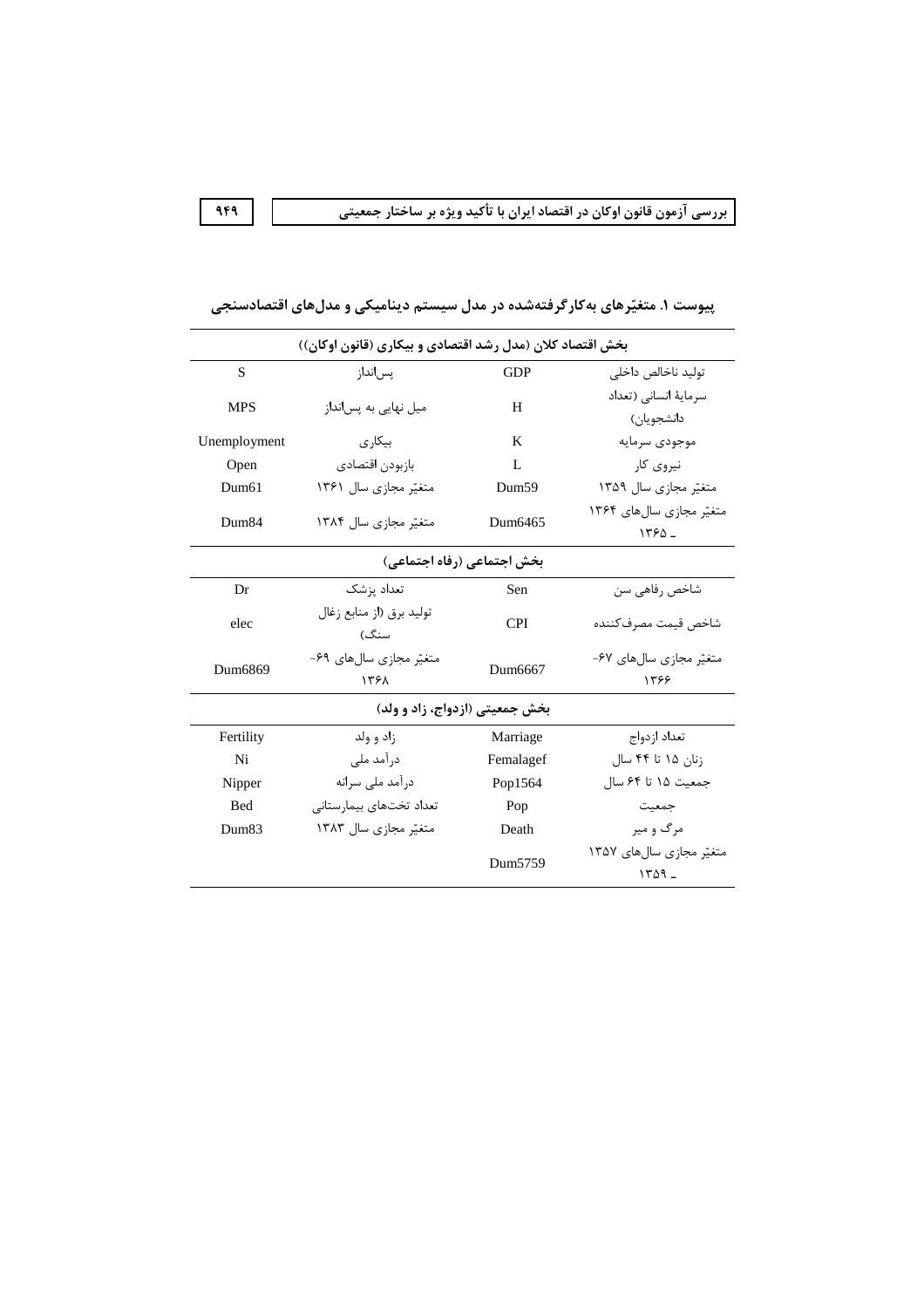#### **1393 - 4 - 49 / - 
 - 950**

|           | مقادير بحرانى          |                  |                          |                              |  |
|-----------|------------------------|------------------|--------------------------|------------------------------|--|
| سطح ۱۰٪   | سطح ۵٪                 | سطح ۱٪           | آمارۂ t                  | متغبّر                       |  |
| $-1.511$  | $-1.90.9$              | $-7.5775$        | $-T.f \rightarrow \cdot$ | dLog(GDP)                    |  |
| $-1.911$  | $-1.90.9$              | $-7.5775$        | $-7.94$                  | dLog(K)                      |  |
| $-7.517A$ | 7.98A                  | $-7.5779$        | $-0.7056$                | dLog(L)                      |  |
| $-T.7797$ | $-T.AAY0$              | $ F$ $T$ $T$ $T$ | $-\Delta .Y$ ۶۲۹         | dLog(H)                      |  |
| $-1.911$  | $-1.90.9$              | $-7.5775$        | $-0.1157$                | $dLog$ (open)                |  |
| $-1.511$  | $-1.90.9$              | $-7.5775$        | $-F.FATY$                | $dLog$ (unemployment)        |  |
| $-T.7.99$ | $-T.A$                 | $-5.557$         | $-Y.$                    | dLog(SEN)                    |  |
| $-T.517A$ | $-7.94A$               | $-T.5579$        | $-T.9170$                | dLog(CPI)                    |  |
| $-1.511$  | $-1.90.9$              | $-7.59775$       | $-7.5188$                | dLog(DR)                     |  |
| $-1.511$  | $-1.90.9$              | $-7.5775$        | $-0.9$ ۴۳۴               | dLog(ELEC)                   |  |
| $-1.511$  | $-1.90.9$              | $-7.5775$        | $-5.557$                 | dLog (Marriage)              |  |
| $-Y.7.7.$ | $-T.\Delta f \wedge f$ | $-5.507A$        | $-5.79 - A$              | $dLog$ (femaleage / pop1564) |  |
| $-1.511$  | $-1.90.9$              | $-7.5775$        | $-\epsilon \cdot YV$     | dLog(f.                      |  |
| $-1.511$  | $-1.90.9$              | $-7.5775$        | $-Y.Y\Delta$ ۴۳          | $dLog$ (marriage / femalage) |  |
| $-7.7.99$ | $-T.A$                 | $-5.557 -$       | -8.9929                  | dLog(NIPER)                  |  |
| $-1.511$  | $-1.90.9$              | $-7.5775$        | $-9.1V \cdot V$          | dLog (bed / female)          |  |

#### **پیوست ۲. آزمون ایستایی ADF**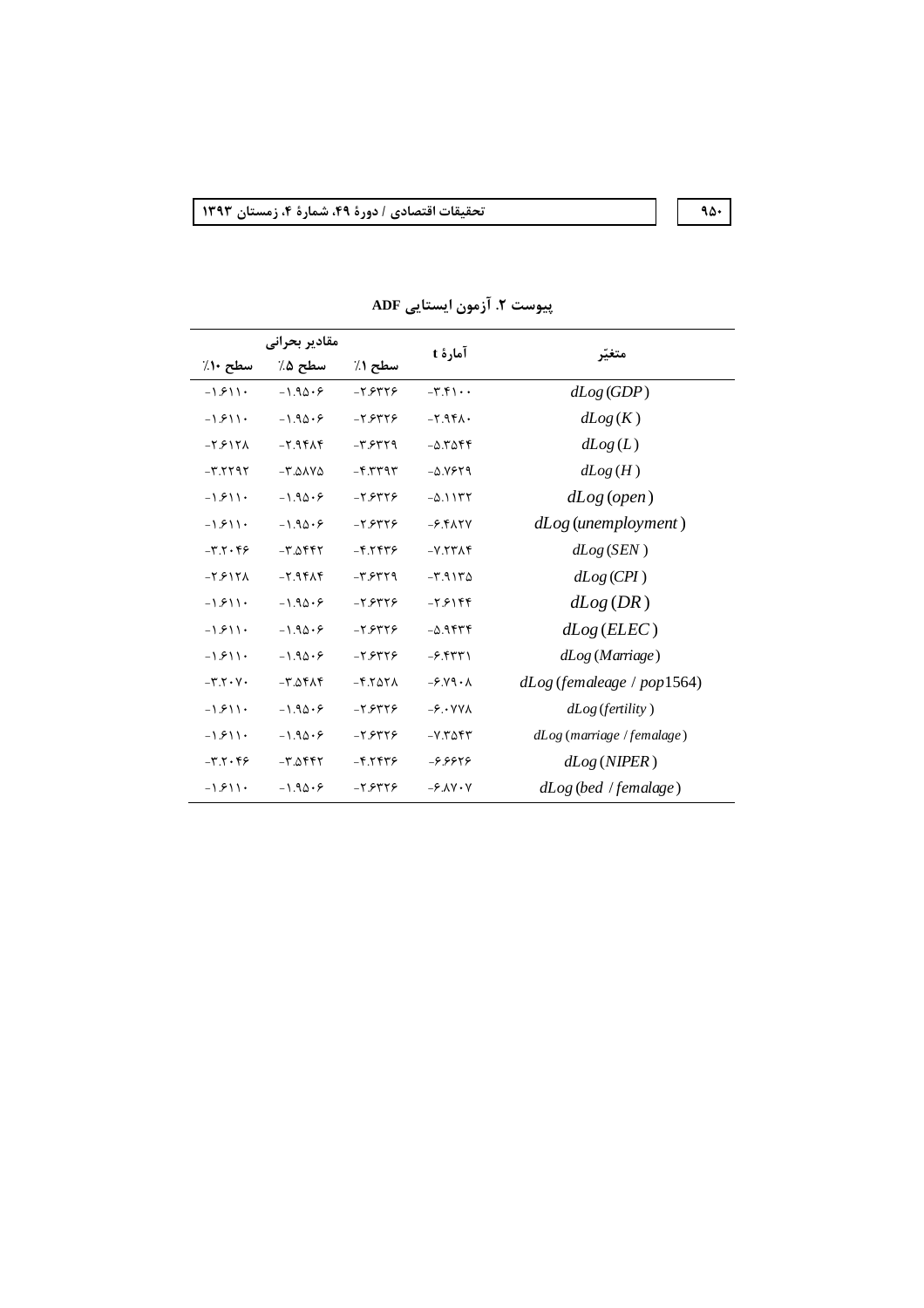پیوست۳. آزمونهای خوبی برازش مدلهای اقتصادسنجی

مدل رشد اقتصادی

 $R^2 = 0.61$  $D - W = 1.8$ *LM*  $(test): F - statistic : 0.0275 : Prob.F(1.28): 0.8694$ heteroskedasticity (test):  $F -$ statistic: 2.1033; Prob.F (6,29): 0.0835 *Ramsey RESET* (*test*):  $F - statistic : 2.1445$ ;  $Proof F(1,28) : 0.1542$ 

بیکاری (قانون اوکان)

 $R^2 = 0.32$  D – W = 2.35  $; Prob.F(1.31) = 0.2567$ LM (test):  $F -$  statistic: 1.3351 Heteroskedasticity (test) :  $F -$  statistic : 0.2254 ;  $Pr \space ob.F(5,30) = 0.9486$ Ramsey RESET(test):  $F -$  statistic: 0.0484  $; P r \circ b.F(1,31) = 0.8272$ 

بخش اجتماعی (شاخص رفاه اجتماعی سن)

 $R^2 = 0.52$   $D - W = 1.78$ *LM* (*test*):  $F - statistic$ : 0.2206 <br>:  $Prob.F(1, 28)$ : 0.6422 heteroskedasticity (test):  $F - statistic$ : 1.8429 ;  $Prob.F(18,17)$ : 0.1070 *Ramsey RESET* (*test*):  $F - statistic$ : 2.8501; Prob.  $F(1, 28)$ : 0.1025

مدل ازدواج

 $R^2 = 0.43$  $D-W$ :1.67 *LM* (test):  $F - statistic$ : 0.00024 ;  $Prob.F(1, 29)$ : 0.9877 Heteroskedasticity (test):  $F$  -statistic: 0.2252 ;  $Prob.F(13,22): 0.9961$ 

مدل زاد و ولد

 $R^2 = 0.61$   $D - W = 2.07$ *LM* (*test*):  $F - statistic$ : 0.1601;  $\frac{3.56}{1.28}$ : 0.6920 *Heteroskedasticity* (*test*):  $F - statistic$ : 1.3291; Prob.  $F(16,19)$ : 0.2744 *Ramsey RESET* (*test*):  $F - statistic$ : 0.1686; Prob.  $F(1, 28)$ : 0.6844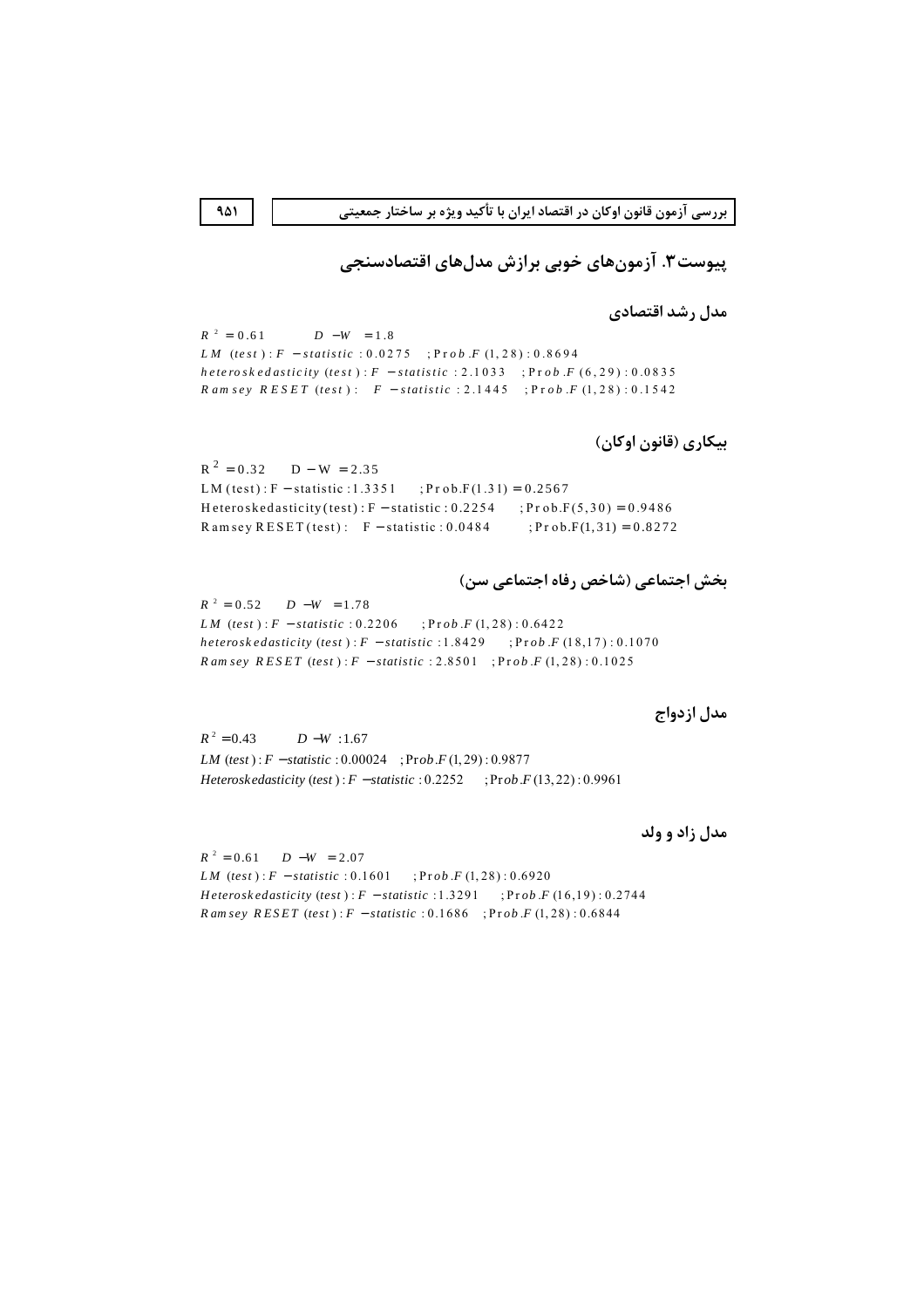

1۵۴ | | | تغضادی 47

ات اقتص

تحقيقات اقتصادي / دورة ٩٩، شمارة

، شمارهٔ ۴، زمستان .<br>.<br>.<br>.<br>. 1494 C.Linus)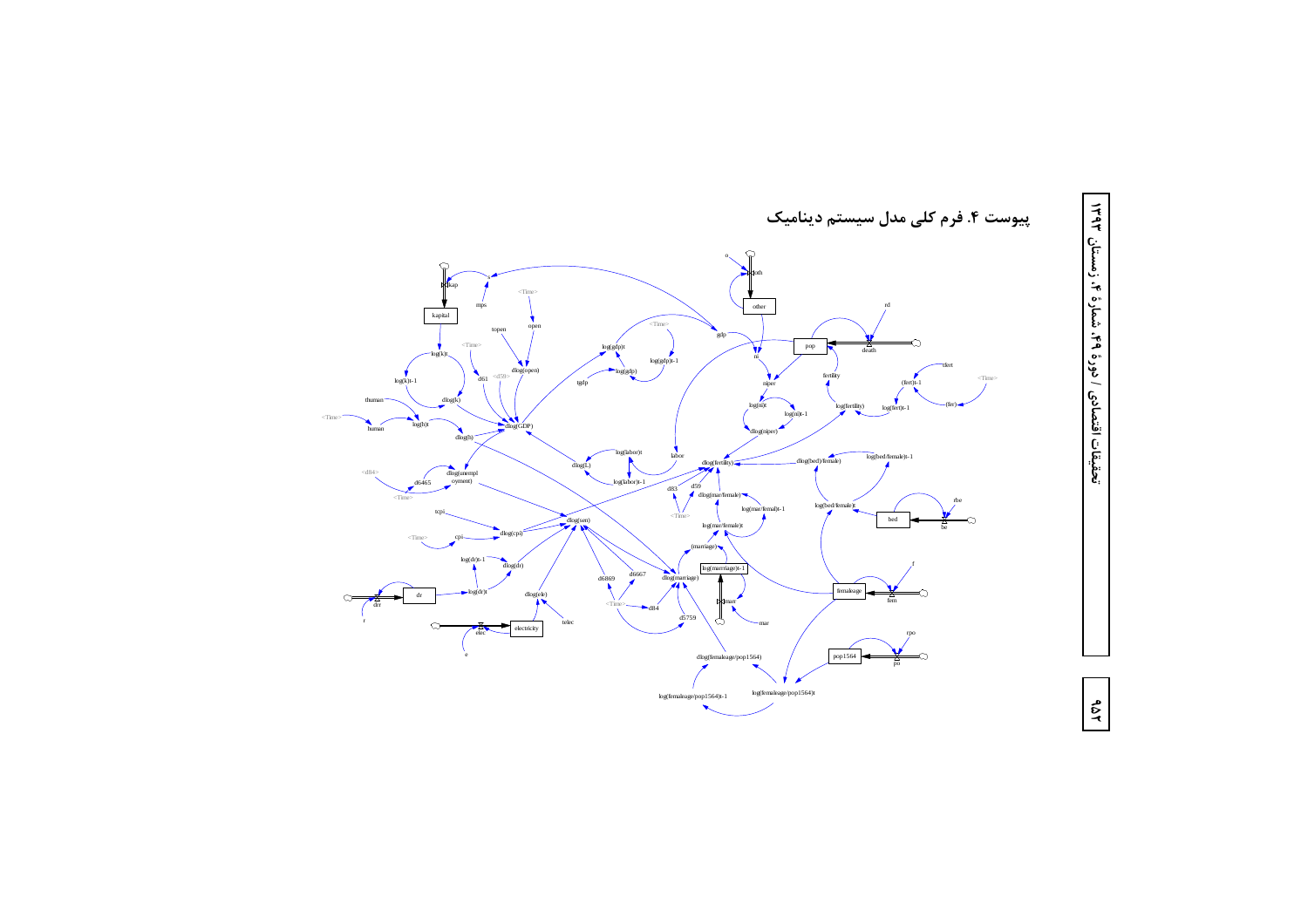$0.6$ 

 $0.4$ 

 $0.2$ 

 $\overline{0}$ 

 $-0.2\frac{55}{17}$ 

 $-0.4$ 



پیوست۵. بررسی اعتبار مدل با استفاده از مقایسهٔ دادههای شبیهسازی با واقعیت



مقادیر واقعی و شبیهسازیشدهٔ میزان رشد

مقادير واقعى و شبيهسازيشدة توليد ناخالص داخلی

1378

1374

1386

1382



مقادیر واقعی و شبیهسازیشدهٔ میزان رشد نیروی کار

1366 1370

-dlog(unemployment)".sim

-"dlog(unemployment)".real

1358

مقادیر واقعی و شبیهسازیشدهٔ میزان رشد بيكارى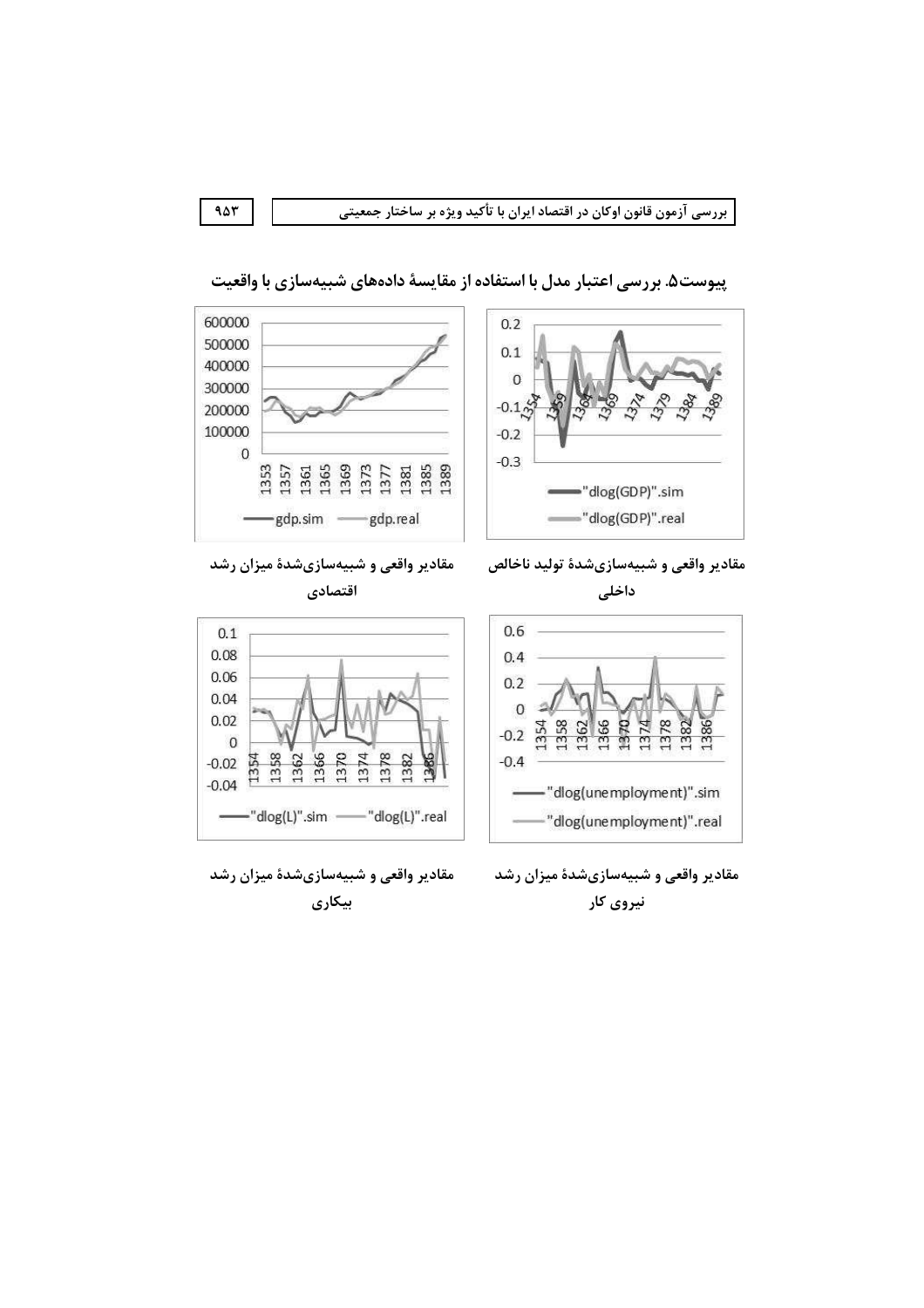

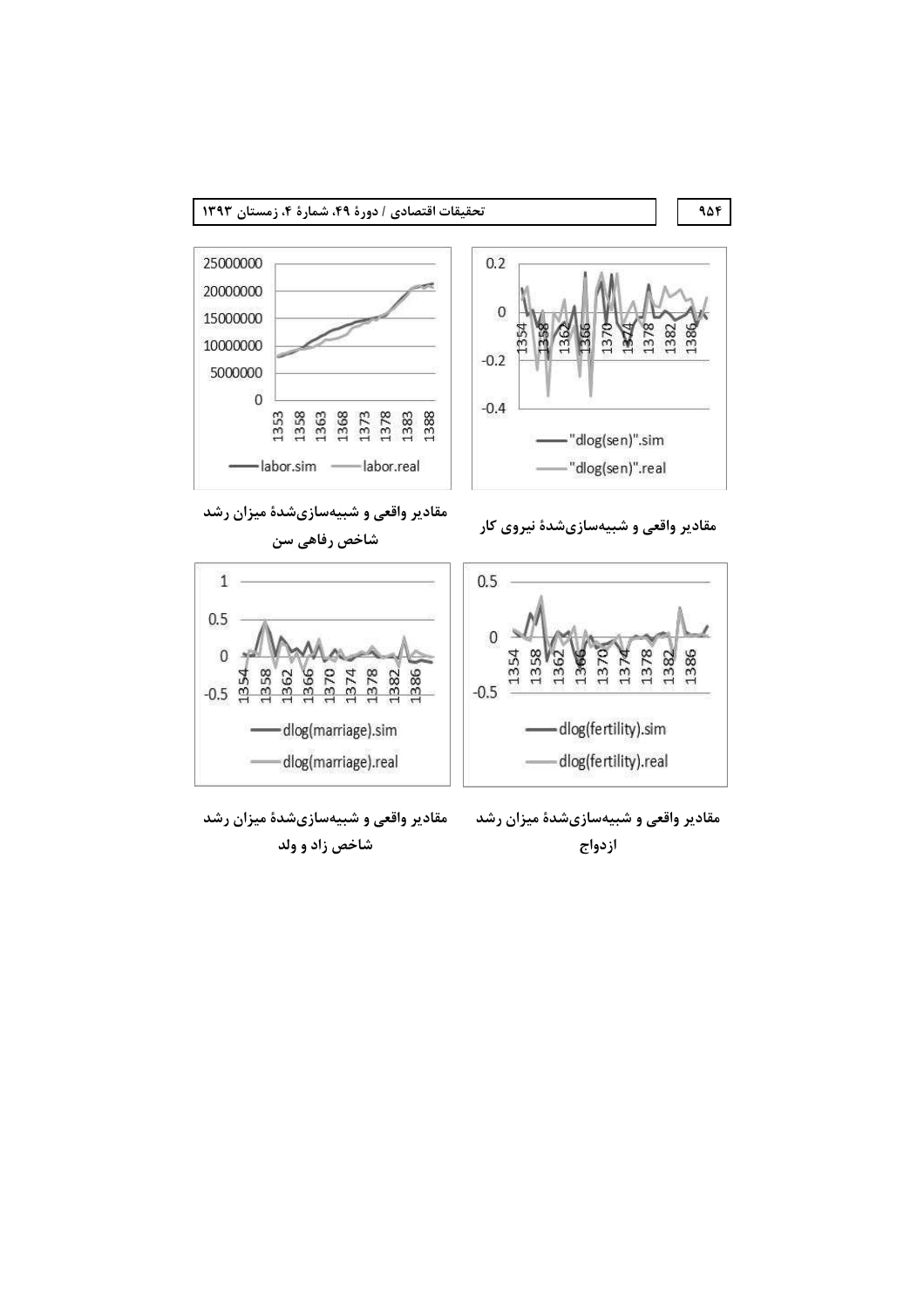**955 -/0 -1-. "# \$%& '() -# 
"&
 - 
 -(
 \*+- \*, -."#**

| پیوست ۶. معادلات سیستم دینامیک                                                                              |       |  |  |  |
|-------------------------------------------------------------------------------------------------------------|-------|--|--|--|
| "(fer)"= $(1.24826e+006*((1+0.00221043)^(Time-1353)))$                                                      | (01)  |  |  |  |
| "(fert)t-1"=tfert("(fer)")                                                                                  | (02)  |  |  |  |
| "(marriage)"=EXP("dlog(marriage)"+"log(marrriage)t-1")                                                      | (03)  |  |  |  |
| be=bed*rbe                                                                                                  | (04)  |  |  |  |
| bed=INTEG (be, 44279)                                                                                       | (05)  |  |  |  |
| cpi=SIN( $0.15*(1+0.147728)\text{'}$ (Time-1353)))                                                          | (06)  |  |  |  |
| d5759=IF THEN ELSE(Time=1357, 1, 0)+IF THEN ELSE(Time=1358, 1, 0)+IF                                        |       |  |  |  |
| THEN ELSE(Time=1359, 1, 0)                                                                                  | (07)  |  |  |  |
| d59=IF THEN ELSE(Time=1359, 1, 0)                                                                           | (08)  |  |  |  |
| d61=IF THEN ELSE(Time=1361, 1, 0)                                                                           | (09)  |  |  |  |
| d6465=IF THEN ELSE(Time=1364, -1, 0)+IF THEN ELSE(Time=1365, 1, 0)                                          | (10)  |  |  |  |
| d6667=IF THEN ELSE(Time=1366, 1, 0)+IF THEN ELSE(Time=1367, -1, 0)                                          | (11)  |  |  |  |
| d6869=IF THEN ELSE(Time=1368, 1, 0)+IF THEN ELSE(Time=1369, 1, 0)                                           | (12)  |  |  |  |
| d83=IF THEN ELSE(Time=1383, 1, 0)                                                                           | (13)  |  |  |  |
| d84=IF THEN ELSE(Time=1384, 1, 0)                                                                           | (14)  |  |  |  |
| death=pop*rd                                                                                                | (15)  |  |  |  |
| "dlog(bed)/female)"="log(bed/female)t"-"log(bed/female)t-1"+RAMP(0.08,                                      | 1355, |  |  |  |
| 1356)+RAMP(-0.08, 1356, 1357)+RAMP(-0.05, 1387, 1388)+RAMP(-0.02,                                           | 1373, |  |  |  |
| 1376)+RAMP(0.06, 1376, 1377)+RAMP(0.12, 1388, 1389)<br>(16)                                                 |       |  |  |  |
| "dlog(cpi)"=tcpi(cpi)                                                                                       | (17)  |  |  |  |
| "dlog(dr)"=" $log(dr)t$ "-" $log(dr)t-1$ "                                                                  | (18)  |  |  |  |
| "dlog(ele)"=telec(electricity)                                                                              | (19)  |  |  |  |
| "dlog(femaleage/pop1564)"="log(femaleage/pop1564)t"-"log(femaleage/pop1564)t-                               |       |  |  |  |
| 1"+RAMP(0.0005, 1357, 1367)+RAMP(-0.0005, 1367, 1389)                                                       | (20)  |  |  |  |
| "dlog(fertility)"=0.111524+(0.24996*"dlog(mar/female)")-(0.642579*"dlog(cpi)")-                             |       |  |  |  |
| $(0.287309^{*}$ "dlog(niper)")+ $(0.494243^{*}$ "dlog(bed)/female)")+ $(0.277891^{*}d59)$ - $(0.146218^{*}$ |       |  |  |  |
| d83)+RAMP(0.2, 1383, 1384)+RAMP(-0.2, 1384, 1385)+RAMP(-0.3, 1365,                                          |       |  |  |  |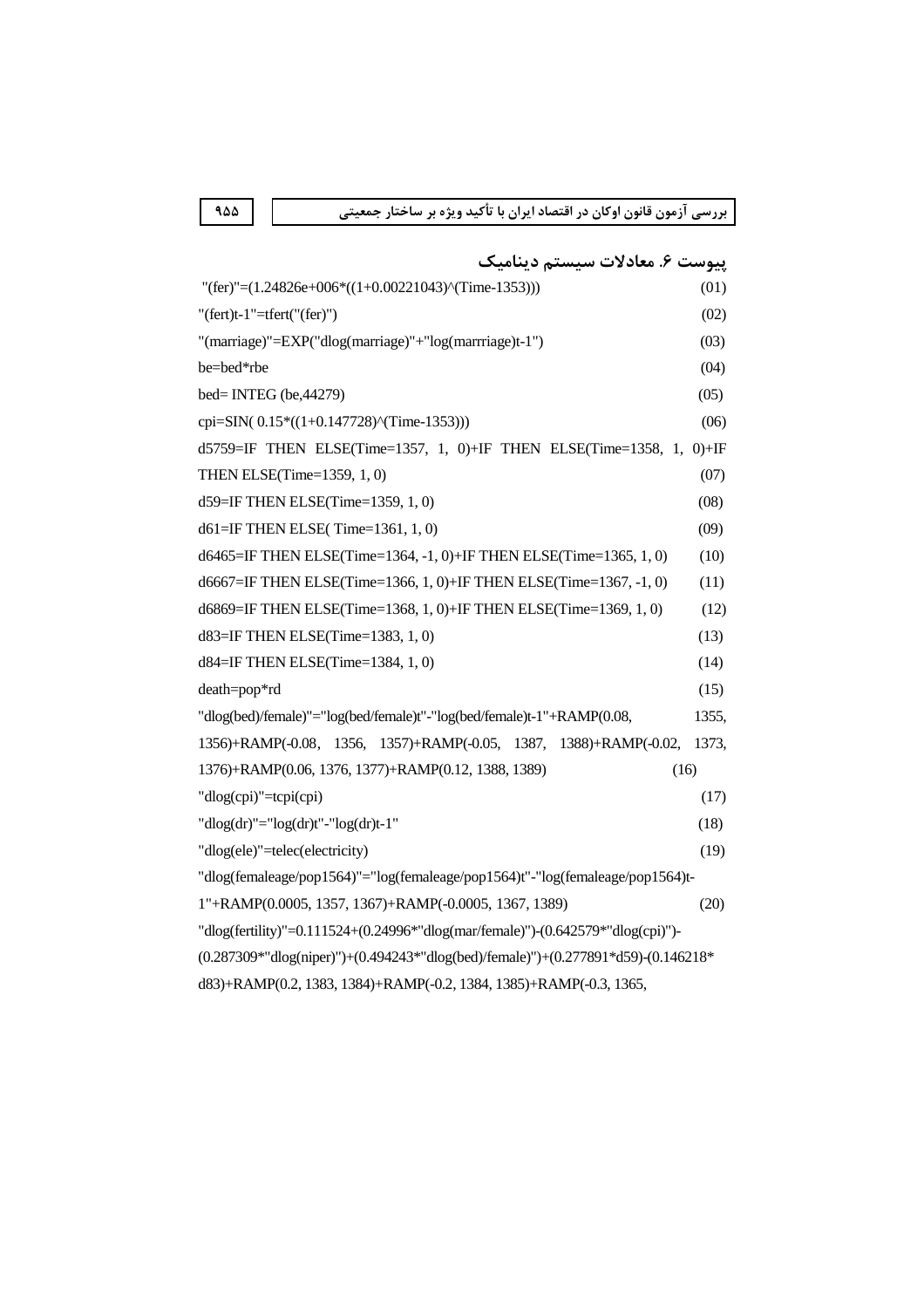```
1366)+RAMP(0.3, 1366, 1367)+RAMP(-0.05, 1369, 1371)+RAMP(0.07, 1371, 1373) 
(21) 
"dlog(GDP)"=0.025354+(0.166954^{*}"dlog(h)")+(0.478923*"dlog(k)")+(0.66107*"dlog(L)")+(
0.166029*"dlog(open)")+(0.207327*d61)-(0.13389*d59)+RAMP(0.05, 1367, 1370) 
+RAMP(-0.03, 1354, 1356)+RAMP(-0.05, 1370, 1372)+RAMP(0.02, 1387, 1389) (22) 
\text{dlog}(h) = \text{log}(h)t' (23)
\text{dlog}(k)"="log(k)t"-"log(k)t-1" (24)
"dlog(L)"="log(labor)t"-"log(labor)t-1"+RAMP(-0.02, 1357, 1360)+RAMP(0.02, 1360, 
1364)+RAMP(-0.03, 1364, 1365)+RAMP(0.06, 1369, 1370)+RAMP(-0.06, 1370, 
1371)+RAMP(0.04, 1376, 1377)+RAMP(-0.01, 1377, 1379)+RAMP( -0.02, 1378, 
1379)+RAMP(-0.01, 1384, 1387)+RAMP(0.05, 1387, 1388)+RAMP(-0.05, 1388, 1389) 
                                                               (25)
"dlog(mar/female)"="log(mar/female)t"-"log(mar/femal)t-1"+RAMP(0.2, 1384, 
1385)+RAMP(-0.2, 1385, 1386)+RAMP(0.1, 1368, 1369)+RAMP(-0.1, 1369, 
)+RAMP(0.1, 1366, 1367)1370)+RAMP(-0.1, 1364, 1365 (26)
"dlog(marriage)"=0.039877+(0.4545*"dlog(sen)")-(0.344134*"dlog(h)")+ (6.55086* 
"dlog(femaleage/pop1564)")+(0.248765*d84)+(0.273747*d5759)+RAMP(0.1, 1357, 
1358)+RAMP(-0.1, 1358, 1360)+RAMP(0.2, 1360, 1361)+RAMP(-0.04, 1384, 1385)+ 
RAMP(-0.09, 1368, 1369) (27) 
\text{''dlog(niper)} = \text{''log(nit)} - \text{''log(nit)} - \text{''} (28)
"dlog(open)"=topen(open) (29)
"dlog(sen)"=0.022783-(0.347924*"dlog(cpi)")-(0.221408*"dlog(unemployment)")+ 
(0.580733*"dlog(dr)")+(0.116534*"dlog(ele)")+(0.158561*d6869)+(0.245269*d6667) 
(30) 
"dlog(unemployment)"=0.047202-(0.620865*"dlog(GDP)")+(0.214751*d6465)+ 
(0.181584*d84)+RAMP(0.2, 1387, 1388)+RAMP(0.02, 1356, 1358)+RAMP(-0.05, 
1379, 1382)+RAMP(0.3, 1375, 1376)+RAMP(-0.3, 1376, 1377) (31) 
dr = INTEG (drr, 11760) (32)
\text{drr} = \text{dr}^*r (33)
```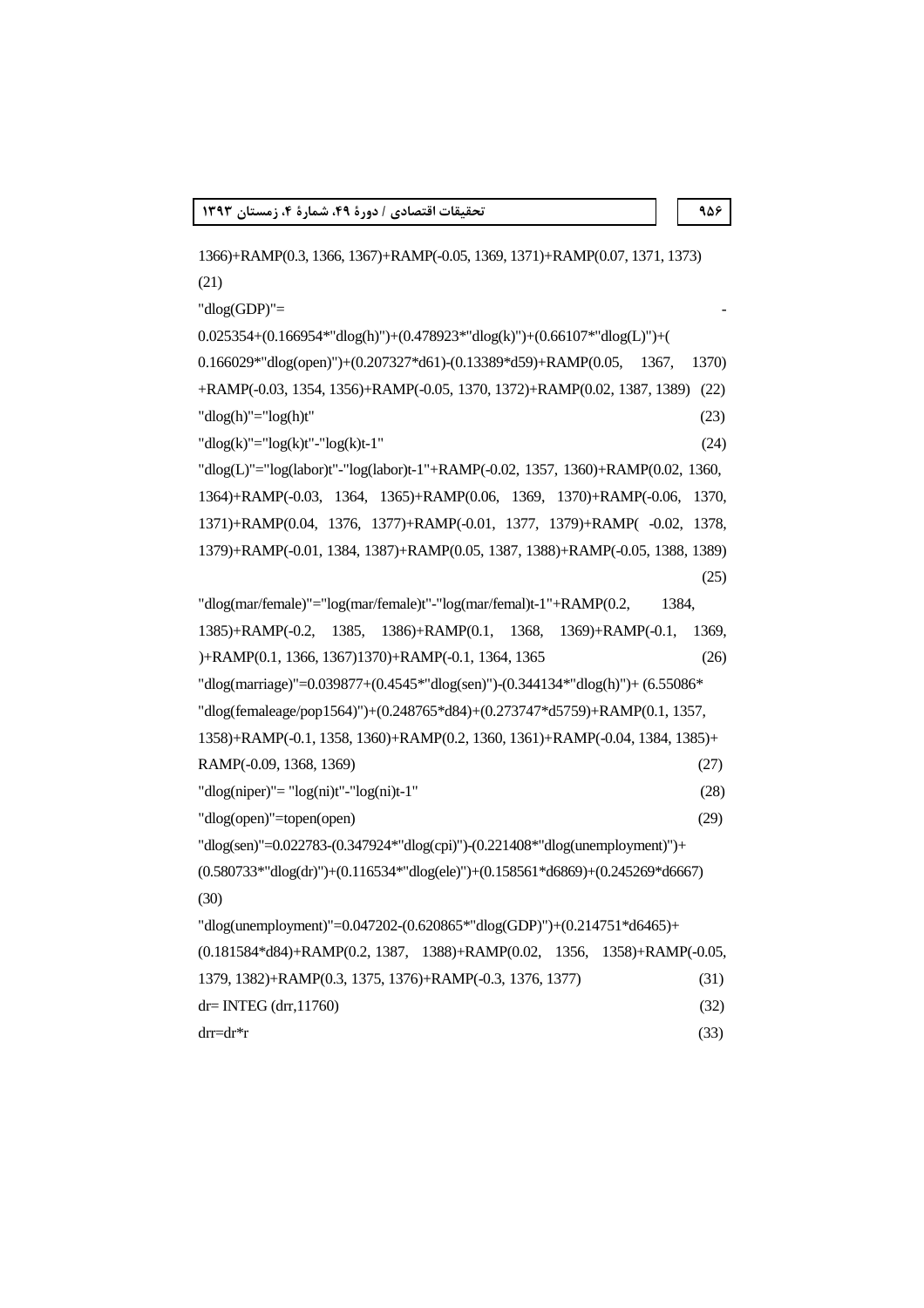| $e=1.95626$                                                                 | (34) |  |  |  |
|-----------------------------------------------------------------------------|------|--|--|--|
| elec=e*electricity                                                          | (35) |  |  |  |
| electricity= INTEG (elec, $0.546111$ )                                      | (36) |  |  |  |
| f=0.0327652                                                                 | (37) |  |  |  |
| fem=f*femaleage                                                             | (38) |  |  |  |
| femaleage= INTEG (fem,6.42238e+006)                                         | (39) |  |  |  |
| fertility=EXP("log(fertility)")                                             | (40) |  |  |  |
| $FINAL TIME = 1404$                                                         | (41) |  |  |  |
| Units: Year                                                                 |      |  |  |  |
| The final time for the simulation.                                          |      |  |  |  |
| $EXP("log(gdp)t")gdp=$                                                      | (42) |  |  |  |
| human=SIN(((1+0.091) $\text{^\text{\tiny{(}}(Time-1353))}$ *0.115362)       | (43) |  |  |  |
| INITIAL TIME $= 1353$                                                       | (44) |  |  |  |
| Units: Year                                                                 |      |  |  |  |
| The initial time for the simulation.                                        |      |  |  |  |
| skap=                                                                       | (45) |  |  |  |
| kapital= INTEG (kap,388864)                                                 | (46) |  |  |  |
| labor= (pop*0.251841)+RAMP(748123, 1378, 1384)                              | (47) |  |  |  |
| "log(bed/female)t"=LN(bed/femaleage)                                        | (48) |  |  |  |
| "log(bed/female)t-1"=DELAY FIXED("log(bed/female)t", 1, "log(bed/female)t") | (49) |  |  |  |
| "log(dr)t"=LN(dr)+RAMP(0.3, 1370, 1371)+RAMP(-0.03, 1361, 1370)+RAMP(-0.1,  |      |  |  |  |
| 1358, 1359)+RAMP(-0.05, 1384, 1385)                                         | (50) |  |  |  |
| " $log(dr)t-1$ "= $DELAY$ FIXED(" $log(dr)t$ ", 1, " $log(dr)t$ ")          | (51) |  |  |  |
| "log(femaleage/pop1564)t"=LN(femaleage/pop1564)                             | (52) |  |  |  |
| "log(femaleage/pop1564)t-1"=DELAY FIXED("log(femaleage/pop1564)t", 1, "log  |      |  |  |  |
| (femaleage/pop1564)t")                                                      | (53) |  |  |  |
| " $log(fert)t-1$ "= $LN("fert)t-1")$                                        | (54) |  |  |  |
| "log(fertility)"="dlog(fertility)"+"log(fert)t-1"                           | (55) |  |  |  |
| " $log(gdp)$ "= $tgdp$ (" $log(gdp)t-1$ ")                                  | (56) |  |  |  |
| "log(gdp)t"="dlog(GDP)"+"log(gdp)"                                          | (57) |  |  |  |
|                                                                             |      |  |  |  |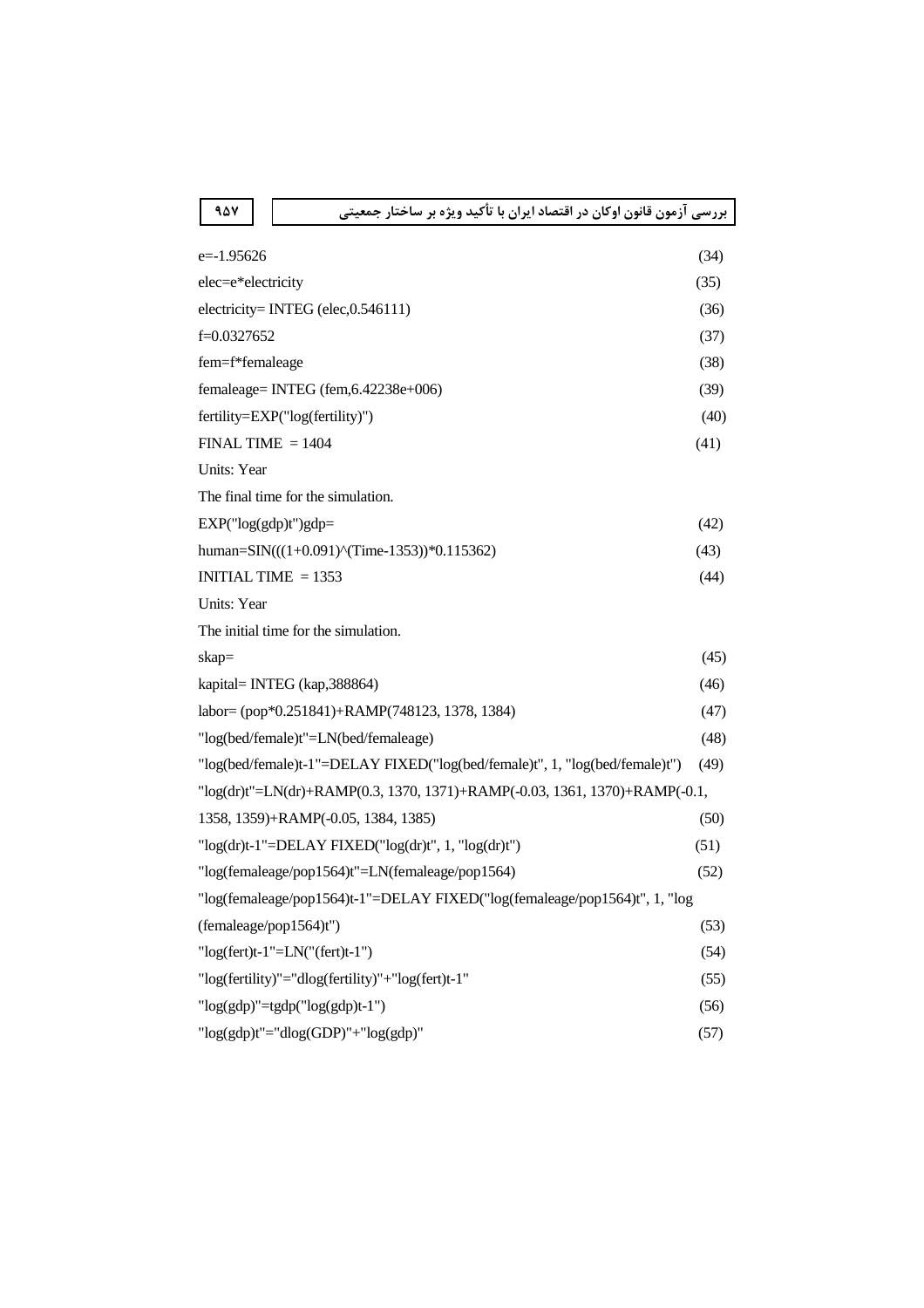| تحقيقات اقتصادي / دورة ۴۹، شمارة ۴، زمستان ۱۳۹۳                             |  | 958  |
|-----------------------------------------------------------------------------|--|------|
| $"log(gdp)t-1"=(12.1888*((1+0.00215347)^(Time-1353)))$                      |  | (58) |
| " $log(h)t$ "=thuman(human)                                                 |  | (59) |
| "log(k)t"=LN(kapital)+RAMP(0.15, 1354, 1356)+RAMP(-0.01, 1358, 1363)+RAMP(- |  |      |
| 0.08, 1364, 1368)+RAMP(-0.01, 1370, 1373)+RAMP(-0.01, 1374, 1381)           |  | (60) |
| " $log(k)t-1$ "= $DELAY$ FIXED(" $log(k)t$ ", 1, " $log(k)t$ ")             |  | (61) |
| "log(labor)t"=LN(labor)                                                     |  | (62) |
| "log(labor)t-1"=DELAY FIXED("log(labor)t", 1, "log(labor)t")                |  | (63) |
| "log(mar/femal)t-1"=DELAY FIXED("log(mar/female)t", 1, "log(mar/female)t")  |  | (64) |
| "log(mar/female)t"=LN("(marriage)"/femaleage)                               |  | (65) |
| " $log(marrriage)t-1$ " = INTEG (marr, 12.2675)                             |  | (66) |
| " $log(ni)t$ "=LN(niper)                                                    |  | (67) |
| " $log(ni)t-1$ "= $DELAY$ FIXED(" $log(ni)t$ ", 1, " $log(ni)t$ ")          |  | (68) |
| mar=0.00315876                                                              |  | (69) |
| marr="log(marrriage)t-1"*mar                                                |  | (70) |
| $mps=0.15$                                                                  |  | (71) |
| ni=gdp-other                                                                |  | (72) |
| niper=ni/pop                                                                |  | (73) |
| o=-0.0109435                                                                |  | (74) |
| open=SIN(0.128207*((1+0.3)^(Time-1353)))                                    |  | (75) |
| $o$ =*otheroth                                                              |  | (76) |
| other=INTEG $\left(\text{oth},\frac{52377.6}{\right)$                       |  | (77) |
| po=pop1564*rpo                                                              |  | (78) |
| pop=INTEG (fertility-death, 3.1951e+007)                                    |  | (79) |
| pop1564= INTEG (po,1.69997e+007)                                            |  | (80) |
| $r=0.0627364$                                                               |  | (81) |
| rbe=0.0296664                                                               |  | (82) |
| rd=0.0106884                                                                |  | (83) |
| rpo=0.0321091                                                               |  | (84) |
| $s = (gdp*mps)$                                                             |  | (85) |
| TIME STEPSAVEPER =                                                          |  | (86) |